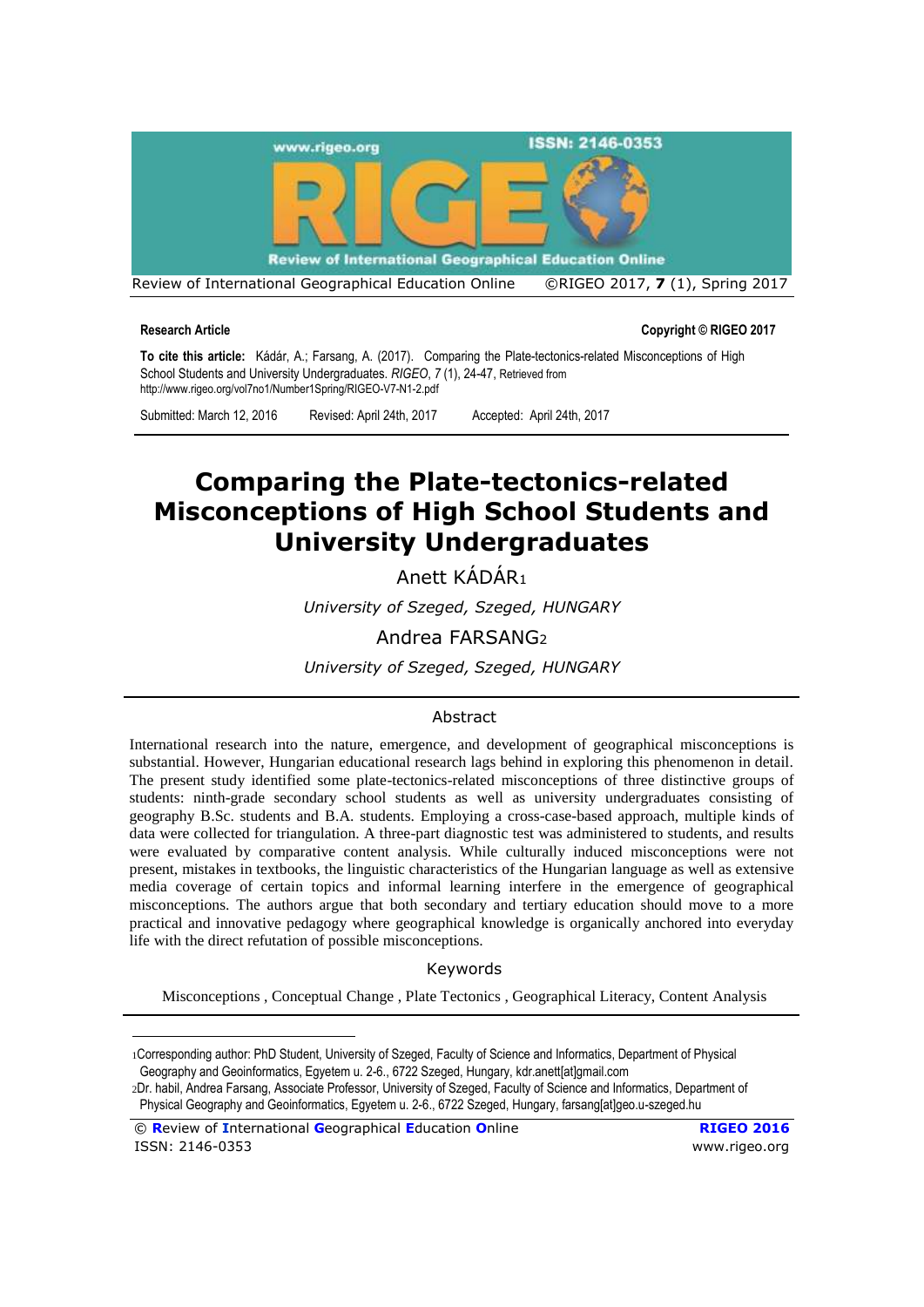Teachers of geography have experienced an increasingly alarming sign of insufficient geographical knowledge despite thorough and detailed formal education in Hungary. Incorrect or partially correct definitions, inaccurate explanations of different geographical phenomena, illogical interpretations of geographical notions, cycles–all elements that have become more and more common even among geography undergraduates. It also happens frequently that the geographical knowledge of students is adequate when tested at school or university, but as soon as they face a geographical phenomenon in real life, they fail to recognize, understand, or explain it properly. There seems to be a gap between formal knowledge and its application in everyday life. The reasons this experience originates in are numerous. One possible explanation is that students do not simply lack sufficient geographical knowledge, but they live with misconceptions.

### **Theoretical Background**

Misconception research is closely connected to the research on conceptual change that started in the 1960s with the introduction of the term *conceptual change* itself. It was Thomas Kuhn (1962) who first used this term stating that "[…] the concepts embedded in a scientific theory change their meaning when the theory (paradigm) changes" (Vosniadou, Vamvakoussi, & Skopeliti, 2008, p. 3). His work has been developed (and criticized) over and over again, with each researcher adding a new aspect to conceptual change (cf. Pfundt & Duit, 2009). Conceptual change is a very broadly defined process even in academic circles (Murphy & Alexander, 2008; Vosniadou, Vamvakoussi, & Skopeliti, 2008; Pozo, 1997). Its mechanisms can either include bottom-up, implicit and additive processes, or top-down, deliberate and intentional learning ones (Vosniadou, Vamvakoussi, & Skopeliti, 2008).

Also, cognitive constructs such as the learners' (previous) knowledge, beliefs, and interests are also significant in this process (Murphy & Alexander, 2008; Korom, 1999, 2000, 2002, 2005). By exploring these conceptions, we can reveal what kind of conceptual structure children have when they enter formal education, and we can also study how this structure changes over time. This conceptual structure is primarily based on each individual's experiences and observations, which become embedded into a meaningful structure by means of reflection, experience or observation. It will accompany them when they go to kindergarten and later to school, where they interact with new knowledge. Children then incorporate these new pieces of information into their cognitive structure (Murphy & Alexander, 2008; Korom, 1999, 2000, 2002, 2005). Social mechanisms, such as collaborative work and discussions in groups can also facilitate conceptual change (Miyake, 2008; Hatano & Inagaki, 2003).

When children enter formal education, they already have a working conceptual structure of the world in their mind. The information on which this structure is based on has many sources: everyday experience, fairy tales, parents, friends, myths, religious ideas (Korom, 2002, 2005; Samarapungavan, Vosniadou, & Brewer, 1996; Vosniadou & Brewer, 1992; Ross & Shuell, 1990). When confronted with different scientific concepts at school, students try to internalize new pieces of information into their own cognitive structure. Whenever this process is successful, we speak of conceptual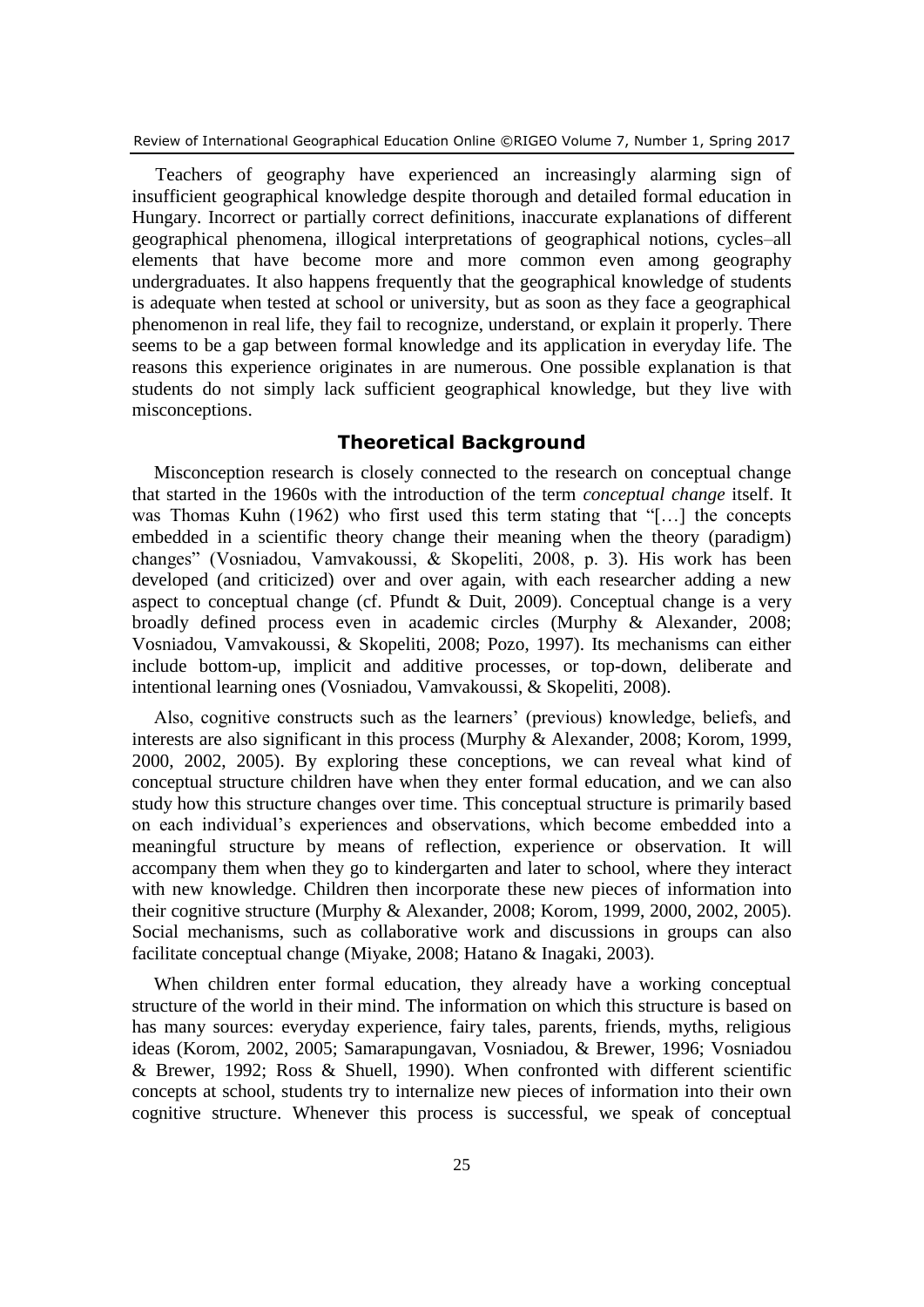*Kádár, A., Farsang, A./Comparing the Plate-tectonics-related Misconceptions of High…*

change, but when something "goes wrong", students have a "wrong" idea about a certain scientific concept (Korom, 1999, 2002). Subsequently, if a student does not develop a correct understanding of a scientific concept, it will interfere with her/his later learning (Korom, 1999, 2002, 2005; National Research Council, 1997).

#### **Misconceptions**

The terminology and definitions of misconceptions show great diversity. In their article, Murphy and Alexander (2008) conducted a synthesis and meta-analysis of research on conceptual change. They found that the definitions even for the terms *concept* and *conceptual change* were rarely defined neither explicitly nor implicitly. The definitions were often results of the researchers' points of view. Their findings show that misconceptions themselves have a very wide variety of definitions and characteristics. The National Research Council (1997) also categorized misconceptions based on their investigation. Table 1 shows a compilation of these misconception definitions.

Table 1

*Terms and definitions of misconceptions (Murphy & Alexander, 2008; National Research Council, 1997)*

| <b>Term</b>                      | <b>Definition</b>                                                                                                                                                                               | <b>Synonyms</b>                                                                                            | <b>Source</b>                                                                                                                                                                  |
|----------------------------------|-------------------------------------------------------------------------------------------------------------------------------------------------------------------------------------------------|------------------------------------------------------------------------------------------------------------|--------------------------------------------------------------------------------------------------------------------------------------------------------------------------------|
| Conceptual mis-<br>understanding | Science teaching does not provoke<br>conceptual change, preconceived<br>notions and nonscientific beliefs<br>remain intact, and students<br>construct faulty models of scientific<br>phenomena. |                                                                                                            | National Research<br>Council (1997)                                                                                                                                            |
| Erroneous belief                 | It is based on misconceptions.                                                                                                                                                                  | intuitive belief                                                                                           | Hayes et al. (2003);<br>Eryilmaz (2002)                                                                                                                                        |
| Factual<br>misconceptions        | Falsities often learned at an early<br>age and retained unchallanged into<br>adulthood.                                                                                                         |                                                                                                            | National Research<br>Council (1997)                                                                                                                                            |
| Intuitive<br>conception          | An understanding formed as a<br>result of students' interactions with<br>the world, it influences how they<br>interpret and construct new<br>conceptions.                                       | alternative<br>conception,<br>preinstructiona<br>1 conception,<br>preconception,<br>everyday<br>conception | Eryilmaz (2002); Park $&$<br>Han (2002); Schur et al.<br>(2002); Duit et al.<br>$(2001)$ ; Nieswandt<br>(2001); Wiser & Amin<br>$(2001)$ ; Vosniadou &<br><b>Brewer</b> (1992) |
| Misconception                    | Students' understandings,<br>conceptions, or beliefs that are<br>different from scientific<br>conceptions.                                                                                      |                                                                                                            | Alsparslan, Tekkaya &<br>Geban (2003); Eryilmaz<br>(2002); Sungur, Tekkaya<br>& Geban (2001)                                                                                   |
| Nonscientific                    | Views learned by students from<br>sources other than scientific                                                                                                                                 |                                                                                                            | National Research                                                                                                                                                              |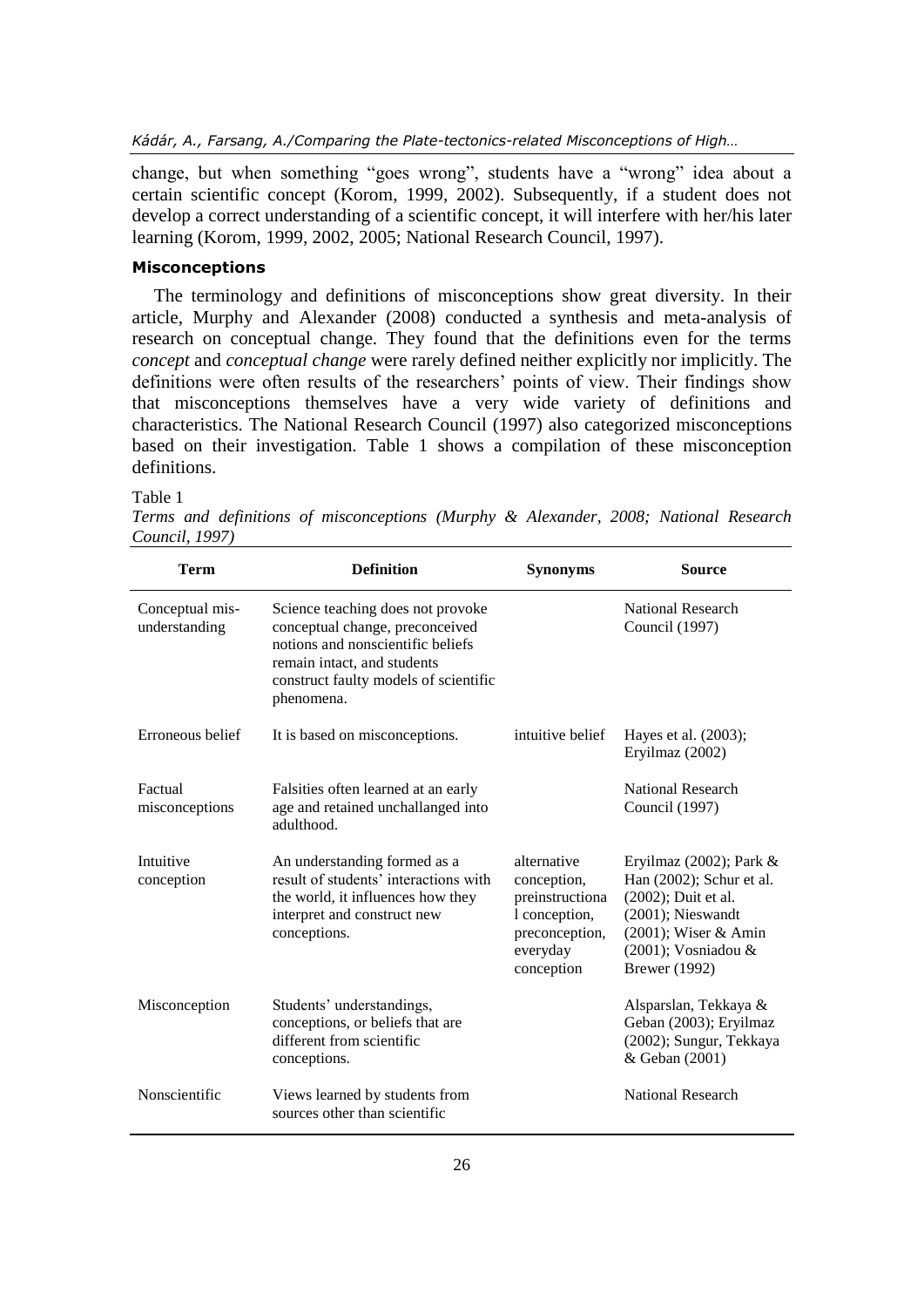| Term                   | <b>Definition</b>                                                                                                                     | <b>Synonyms</b> | Source                                                   |
|------------------------|---------------------------------------------------------------------------------------------------------------------------------------|-----------------|----------------------------------------------------------|
| helief                 | education.                                                                                                                            |                 | Council (1997)                                           |
| Preconceived<br>notion | Popular conceptions rooted in<br>everyday experiences.                                                                                |                 | National Research<br>Council (1997)                      |
| Prior knowledge        | Topic-focused declarative and<br>procedural understanding relative to<br>a specific text or lesson which is<br>not necessarily wrong. |                 | Cheng & Shipstone<br>$(2003)$ ; Bigozzi et al.<br>(2002) |

However, these terms cannot be equally applied to different age groups as most of them are of specific nature. Everybody can have preconceived notions or vernacular misconceptions, but they may differ on the grounds of culture, language, or other factors. The misconceptions of pre-school children differ from those of secondary school students, whoes may also differ from the misconceptions of an undergraduate student. Which term can be considered as the proper one to be applied, if we want to analyze (mis)conceptions, such as for example why summer is usually warmer then winter with different age groups? The question is relevant as researchers may receive from pre-school children intuitive or alternative conceptions, but similar answers given by older students or adults may prove to be factual misconceptions or conceptual misunderstandings. In consequence, we aimed for a general working definiton based on which changes in the nature of misconceptions according to age can be determined.

For the purposes of this study, the definition by Korom (2002) was chosen as it both covers the main aspects of the terms listed above and it can be applied to a wide range of age groups ranging from young childen to adults. According to Korom (2002, p. 139), "[…] misconceptions are such flaws in the definitions, concepts, and models in the cognitive structure of children and adults alike that are incompatible with the current scientific concepts, and are so deeply embedded in the cognitive structure that they can hardly be changed". Based on the above and along the lines of the origin of misconceptions and the age when they appear in the cognitive structure of a person, five groups were defined. In contrast to Korom's (2002) general misconceptions, we call these groups specific misconceptions (cf. Table 2).

| <b>Type</b>             | Term                        | <b>Definition</b>                                                                                                                                       | <b>Synonyms</b>                                             | <b>Source</b>                                                                           |
|-------------------------|-----------------------------|---------------------------------------------------------------------------------------------------------------------------------------------------------|-------------------------------------------------------------|-----------------------------------------------------------------------------------------|
| General                 | Misconception               | Deeply embedded cognitive<br>structures in a person's mind<br>which are incompatible with<br>current scientific notions and<br>are difficult to change. | alternative<br>conception<br>. factual<br>misconcept<br>ion | Chang & Pascua $(2015)$ ;<br>Korom (2002, 2005);<br>National Research<br>Council (1997) |
| Specifi<br>$\mathbf{c}$ | Vernacular<br>misconception | A concept arising from the use<br>of words meaning one thing in                                                                                         | linguistic<br>misconcept                                    | Dolphin & Benoit<br>$(2016)$ ; National                                                 |

Table 2

| A comprehensive list of misconception terms (sources included in the table) |  |  |  |
|-----------------------------------------------------------------------------|--|--|--|
|                                                                             |  |  |  |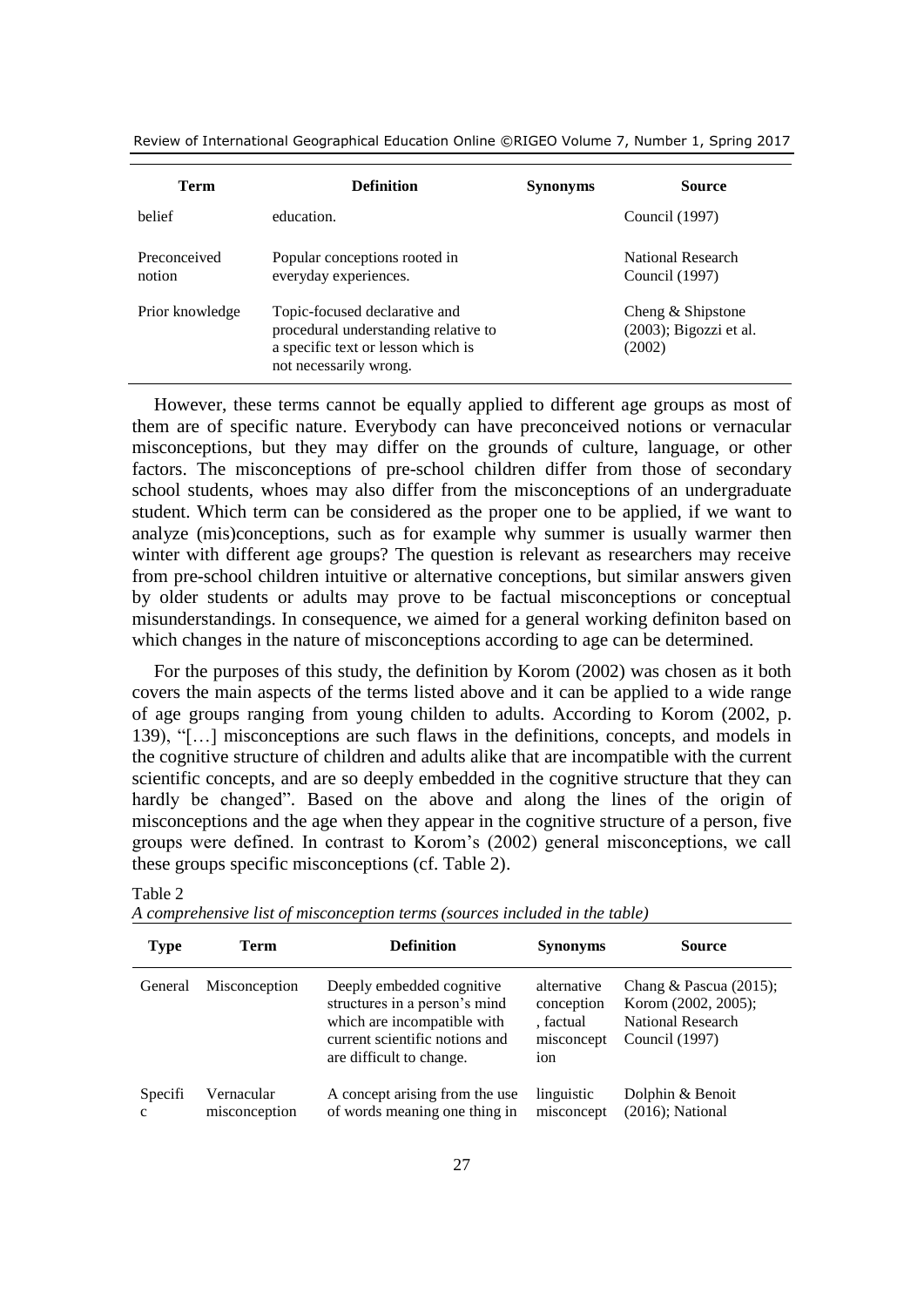| <b>Type</b>             | <b>Term</b>                        | <b>Definition</b>                                                                                                                                                                                    | <b>Synonyms</b>                                                                                                                                                            | <b>Source</b>                                                                                                                                                                                                                                                            |
|-------------------------|------------------------------------|------------------------------------------------------------------------------------------------------------------------------------------------------------------------------------------------------|----------------------------------------------------------------------------------------------------------------------------------------------------------------------------|--------------------------------------------------------------------------------------------------------------------------------------------------------------------------------------------------------------------------------------------------------------------------|
|                         |                                    | everyday life and another in<br>scientific context, which leads<br>to the misinterpretation of a<br>certain phenomenon.                                                                              | ion,<br>metaphor                                                                                                                                                           | Research Council (1997)                                                                                                                                                                                                                                                  |
| Specifi<br>$\mathbf c$  | Preconception                      | A concept based on everyday<br>experience, everyday<br>interaction with the world; it is<br>usually formed before formal<br>education of a specific topic<br>begins. It is not necessarily<br>wrong. | alternative<br>conception<br>, intuitive<br>conception<br>preinstructi<br>onal<br>conception<br>, everyday<br>conception<br>preconceiv<br>ed notion,<br>prior<br>knowledge | Cheng & Shipstone<br>(2003); Bigozzi et al.<br>(2002); Eryilmaz (2002);<br>Park & Han (2002);<br>Schur et al. (2002); Duit<br>et al. (2001); Nieswandt<br>(2002); Wiser & Amin<br>$(2001)$ ; National<br>Research Council<br>(1997); Vosniadou &<br><b>Brewer</b> (1992) |
| Specifi<br>c            | Cultural<br>misconception          | A concept based on cultural<br>heritage that is strongly<br>present in everyday life.                                                                                                                | nonscienti-<br>fic belief                                                                                                                                                  | Alsparslan, Tekkaya, &<br>Geban (2003); Eryilmaz<br>(2002); Sungur,<br>Tekkaya, & Geban<br>(2001);<br>Samarapungavan,<br>Vosniadou, & Brewer<br>(1996); Vosniadou &<br><b>Brewer</b> (1992)                                                                              |
| Specifi<br>$\mathbf c$  | Conceptual<br>misunderstandin<br>g | Science teaching does not<br>provoke conceptual change,<br>preconceived notions and<br>nonscientific beliefs remain<br>intact, and students construct<br>faulty models of scientific<br>phenomena.   | alternative<br>conception<br>, erroneous<br>or intuitive<br>belief                                                                                                         | Chang & Pascua $(2015)$ ;<br>Hayes et al. (2003);<br>Eryilmaz (2002);<br><b>National Research</b><br>Council (1997)                                                                                                                                                      |
| Specifi<br>$\mathbf{C}$ | Popular<br>misconception           | A conception at least partially<br>based on contemporary media,<br>news, (science-fiction) novels,<br>comics, movies.                                                                                |                                                                                                                                                                            | Barnett et al. (2006)                                                                                                                                                                                                                                                    |

*Kádár, A., Farsang, A./Comparing the Plate-tectonics-related Misconceptions of High…*

## **Methodology**

#### **Aim and Research Questions**

Research on misconceptions in Hungary dates back into the 1990s. Most of the studies focused on revealing misconceptions in physics (Korom, 2002, 2005; Radnóti, 2005; Radnóti & Nahalka, 2002; Korom & Csapó, 1997), chemistry (Kluknavszky &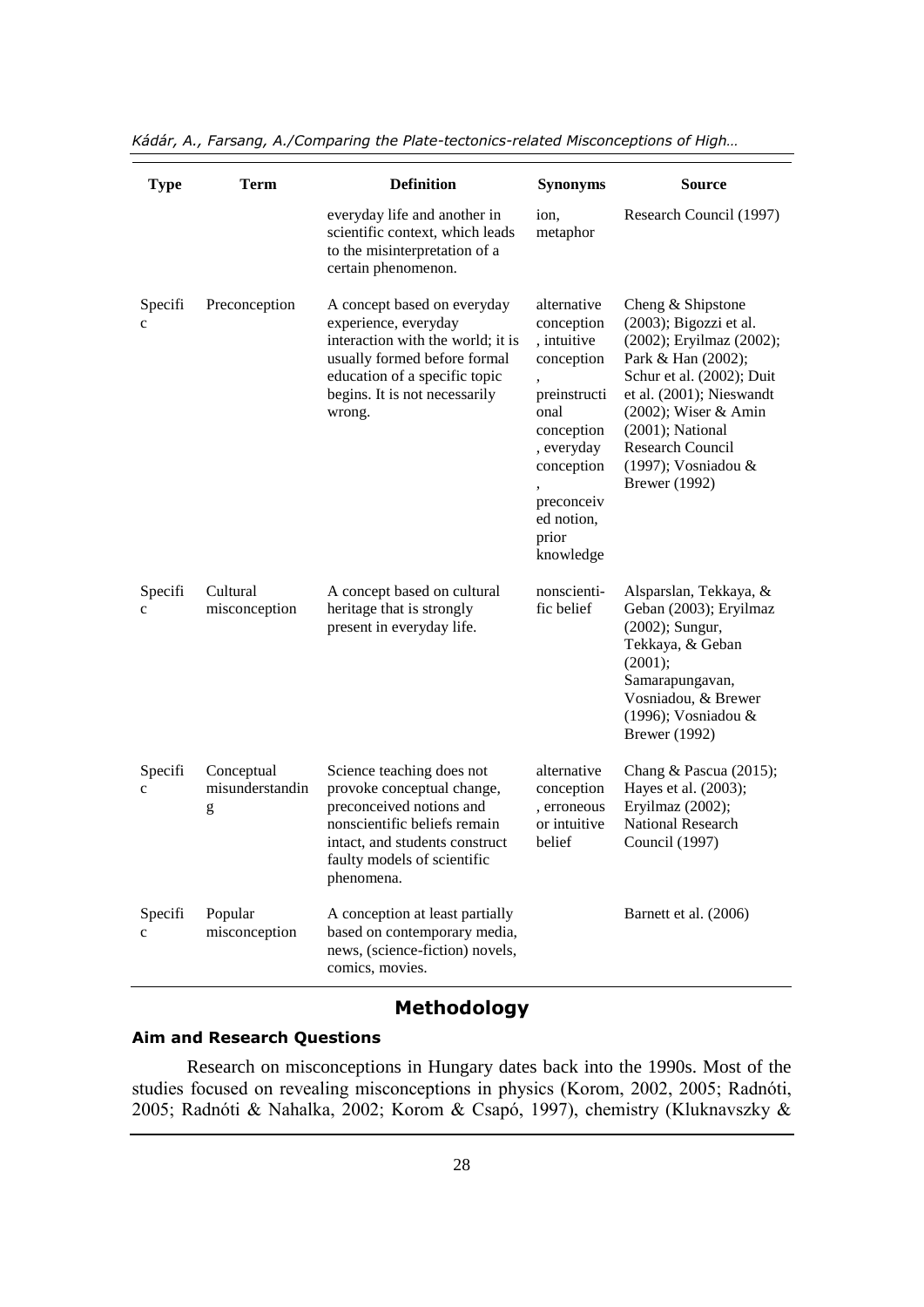Tóth, 2009; Dobóné, 2007; Ludányi, 2007; Kluknavszky, 2006; Korom, 2002, 2005; Juhász, Márkus, & Szabó, 1999; Tóth, 1999a, 1999b; Korom & Csapó, 1997) and biology (Malmos & Revákné, 2015; Banai, 2004; Nagy, 1999). Regarding geography, only a limited number of studies were carried out (cf. Dudás, 2008; Horváthné, 1991). Therefore, we decided to start studying geographical misconceptions in 2011.

The main emphasis of our research is on the geographical misconceptions of Hungarian students. This paper focusses on plate-tectonics-related misconceptions of three age groups, namely geography B.Sc. students (specialists), B.A. students (laymen), and ninth-graders (secondary school students). Thereby, our research questions were as follows:

- 1. What is the content of plate-tectonics-related misconceptions identified in our sample?
- 2. What type(s) of misconceptions do the three above-described groups display?
- 3. What is the main source of geographical information students use?

The underlying hypothesis is that B.Sc. students possess the highest level of understanding among the three groups. Still, teaching experience over the last years showed not only insufficient levels of knowledge, but also a deterioration in terms of professional content knowledge over time. Therefore, the underlying predicition was that ninth-graders and B.Sc. students enrolled into the gepgraphy progam at the University of Szeged displayed very similar misconceptions concerning their content and typology. In contrast, students enrolled into B.A. programs of the same university were expected diverging content and types of misconceptions due to the fact that their professional development did not require as much geographical literacy.

#### **Research Design**

The nature of the present study is qualitative, and it focuses on the comparison of the content and structure of plate-tectonics-related misconceptions of three different groups. After studying the research design of other Hungarian studies (cf. sub-heading Misconceptions), multiple data with the aim of triangulation was collected. The diagnostic tool consisted of a word association test and six open questions. We also asked the students to rank their sources of geographic information and provided them with examples of such resources. The diagnostic tool was pilot tested in 2012 ( $n = 139$ ). Subsequenty, necessary changes were made to enable participants to fill it in within 45 minutes. The changes also included the reducation of the number of both stimulus words and open questions as well as the re-formulation of some open questions.

#### **Sample**

Three age groups were part of the sample. Participants  $(n_{\text{total}} = 133)$  were recruited from geography major students (B.Sc.) and B.A. students (majoring in English and Law) from the University of Szeged. While the former two groups represented higher education, the third group consisted of secondary students (ninth-graders) from a volunteering grammar school in Kiskunhalas, Hungary (Table 3). Data collection happened during 2013.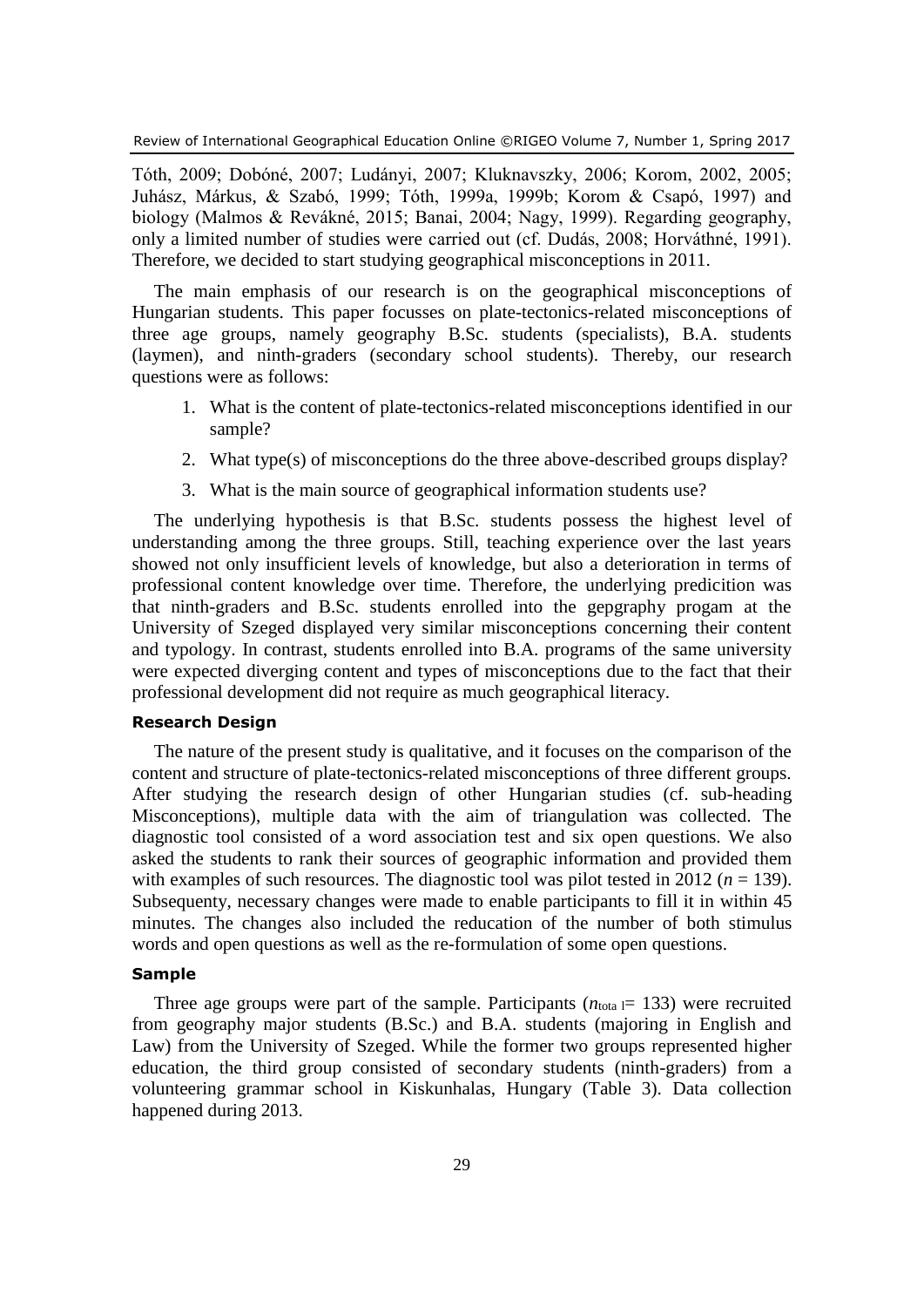#### *Kádár, A., Farsang, A./Comparing the Plate-tectonics-related Misconceptions of High…*

The sampling process exhibited a number of challenges. Particularly secondary schools were reluctant to assist the researchers during data collection mentioning obligations of administrative and educational nature.

| sample structure (Source, authors representation) |                               |                               |  |  |  |
|---------------------------------------------------|-------------------------------|-------------------------------|--|--|--|
| <b>Sample</b>                                     | <b>Number of participants</b> | Average age of sample (years) |  |  |  |
| Ninth-grade secondary students                    | 44                            | 14.7                          |  |  |  |
| B.Sc. undergraduates                              | 49                            | 22.3                          |  |  |  |
| B.A. undergraduates                               | 40                            | 21.9                          |  |  |  |

*Sample structure* (Source: authors' representation)

Table 3

The concept of plate tectonics and related topics are part of Hungary's ninth-grade curriculum. Participating students completed the prior mentioned thematic units before data collection happened. B.Sc. students had also attended introductory courses on plate tectonics. In contrast, B.A. students had not had any formal education concerning plate tectonics since they left secondary school.

#### **Findings**

In what follows, we will proceed to describe both the data analysis methods and the findings. The reason for this lies in the design of research methods chosen, which consist of several small steps meant to complement each other in case a misconception surfaced. Our presupposition was that a seemingly wrong association detected within the word lists of the word association test will not be considered a misconception until it is proven to be one by the answers given to the open questions. In the following, we will proceed to describe the individual steps taken.

#### **Word Association Test**

Participants were asked to respond to six stimulus words, namely: the interior structure of the Earth (A), mountain formation (B), tectonic plate (C), volcano (D), earthquake (E), and plate tectonics (F). The words "tectonic plate" correspond in Hungarian to *"kőzetlemez"*, while *"lemeztektonika"* stands for "plate tectonics". Both words share the compositum *"lemez"* (plate), however, their difference is much stronger as the one of their English counterparts. The word *"kőzetlemez"* (tectonic plate) is used frequently throughout the geological part of the geography curriculum, while the use of the word (and not the term) *"lemeztektonika"* (plate tectonics) is less frequent.

Regarding data collection, in a first step we performed a qualitative evaluation of the associations. Subsequently, we computed the Garskof-Houston relatedness coefficient of the stimulus words (Kluknavszky & Tóth, 2009; Garskof & Houston, 1963), and, based on the results, we prepared graphs depicting the knowledge structure of each group. Finally, we visualized the associations by employing Feinberg's word cloud generator that operates on the basis of frequency distribution (Feinberg, 2010).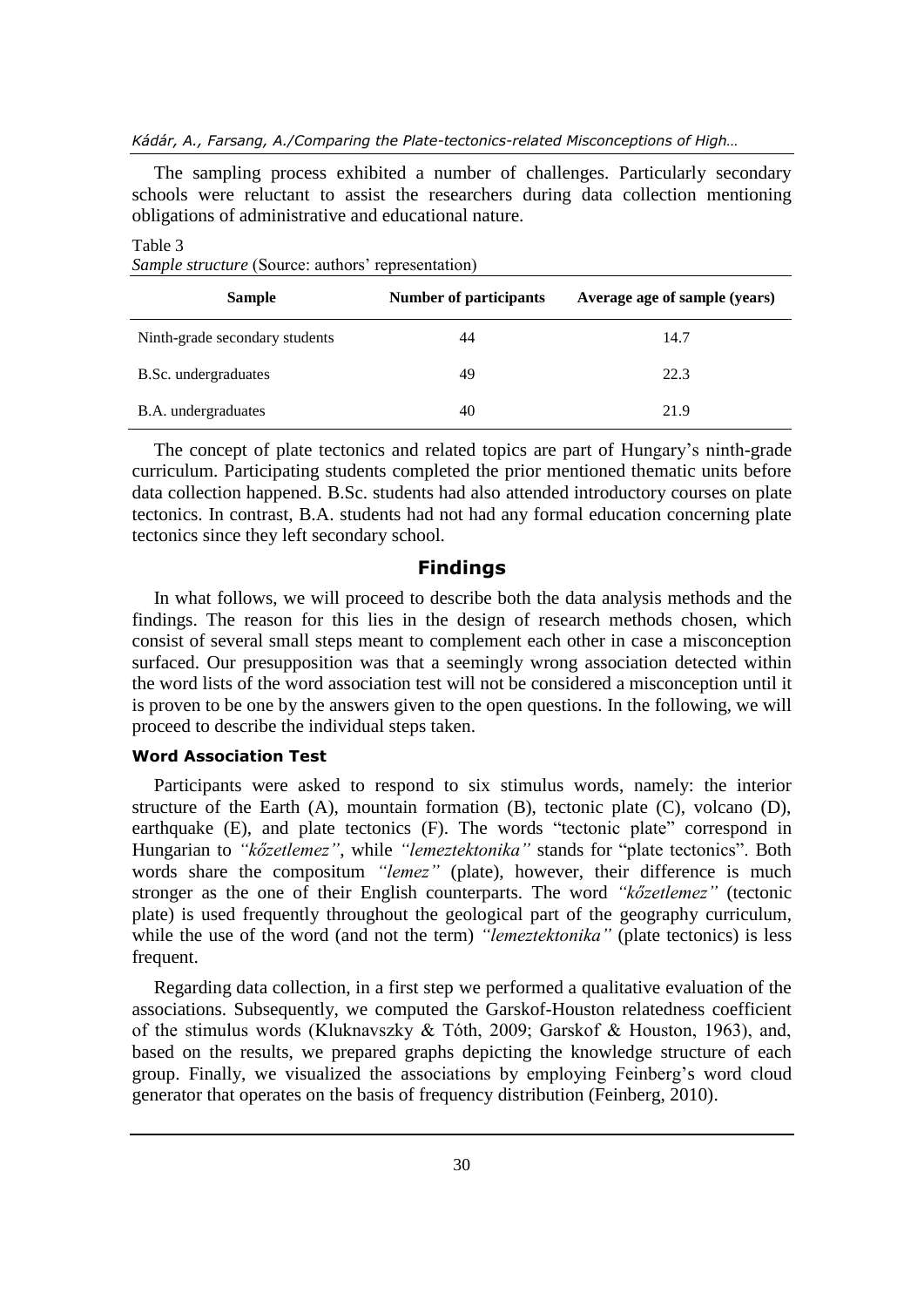Our hypothesis was that word associations would not directly reveal geographical misconceptions, but incorrect scientific notions may surface. Proof of these incorrect scientific notions was to be delivered by the qualitative analysis of answers given to the open questions. Furthermore, the Garskof-Houston relatedness coefficient also indicated both incorrect connections between any pairs of the notions and notions that were too isolated. The open questions in Part III of the diagnostic tool were centered round the geographical concepts of the stimulus words. It allowed us to do data triangulation in order to see whether a seemingly wrong association was a misconception or not.

*Qualitative Evaluation of the Word Associations***.** Qualitative evaluation of the word associations revealed that incorrect scientific notions surfaced, but they were not necessarily geographical misconceptions. "Upfolding" (*"felgyűrődés"*) and continental drift were the two surfacing possible misconceptions. The word "upfolding" is problematic in Hungarian, as it implies that tectonic plates are folded like a scarf or a blanket when they collide. The word associations given by the B.Sc. students were more scientific and more textbook-based than those of the B.A. and secondary school students in general. The former group also included references to movies (e.g. *2012*, *Ice Age 4*, *The Core*).

*Garskof-Houston Relatedness Coefficient***.** The Garskof-Houston relatedness coefficient (RC) represents the strength of relationship between two notions. The following two examples, which are rely on studies by Garskof & Houston (1963) and Kluknavszky  $&$  Tóth (2009), show how the procedure works (cf. Tables 4-5).

| <b>Associations</b>                     | Rank           | <b>Associations</b>                     | Rank           |
|-----------------------------------------|----------------|-----------------------------------------|----------------|
| Mountain formation (stimulus<br>word) B | 8              | Mountain formation (stimulus<br>word) D | 8              |
| Magma                                   | $\overline{7}$ | Lava                                    | 7              |
| Volcano                                 | 6              | Magma                                   | 6              |
| Earthquake                              | 5              | Heat                                    | 5              |
| The Alps                                | 4              | Rock                                    | 4              |
| Time                                    | 3              | Tuff                                    | 3              |
| Uplift                                  | 2              | Destruction                             | $\overline{2}$ |
| Tectonic plate                          | 1              | Ash                                     | 1.9            |

*Calculating the Garskof-Houston relatedness coefficient with the same number of associations* (Source: authors' representation)

 $B = [7 6] \rightarrow$  common associations in the mountain formation (B) chain

\_

 $\overline{a}$ 

Table 4

 $D= [8 6] \rightarrow$  common associations in the volcano (D) chain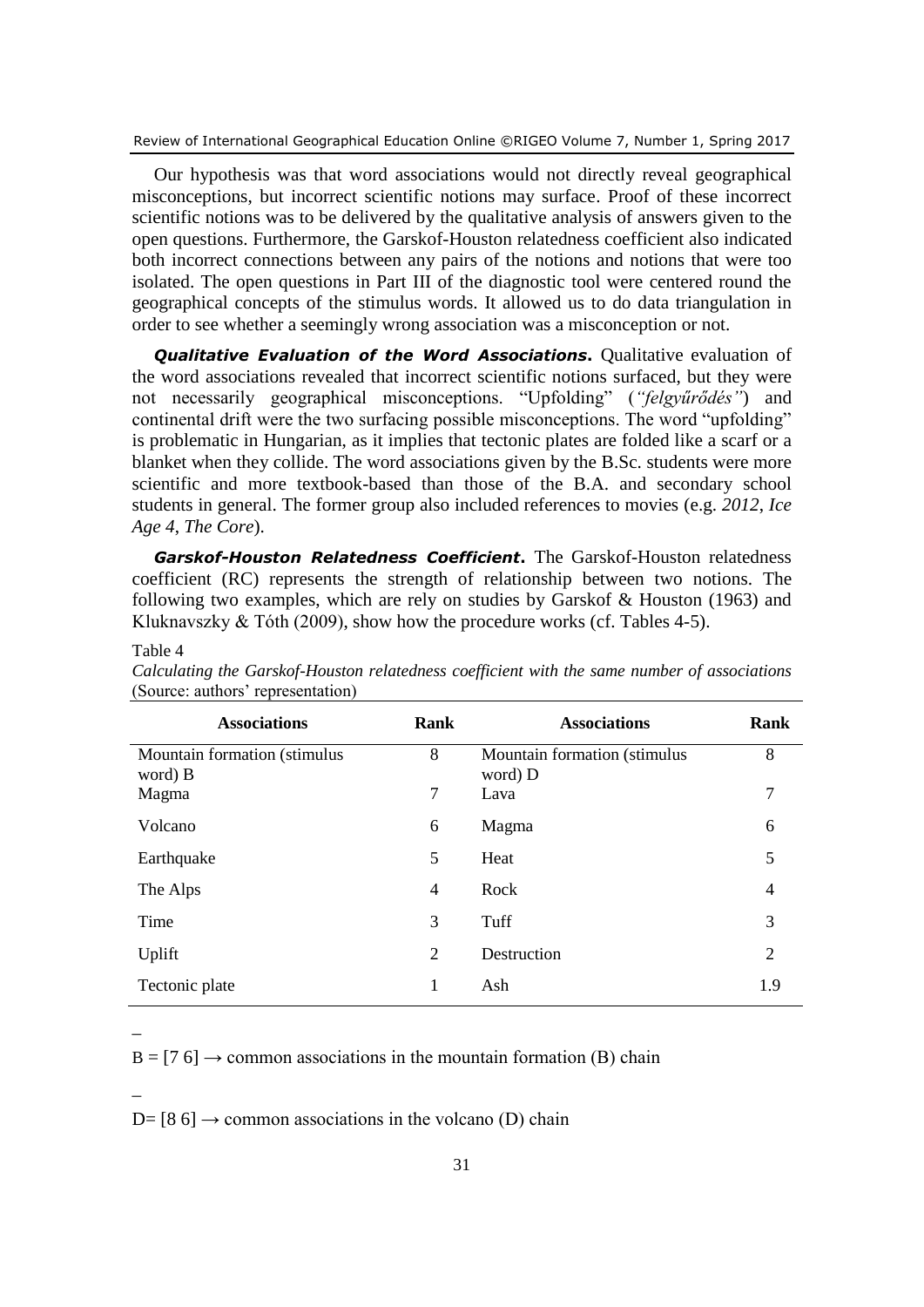$n = 8$ 

 $7.8 + 6.6$ 

 $RC = -$ 

 $8^{2}+7^{2}+6^{2}+5^{2}+4^{2}+3^{2}+2^{2}$ 

 $RC = 0.45$ 

Table 5

*Calculating the Garskof-Houston relatedness coefficient with different number of associations* (Source: authors' representation)

| <b>Associations</b>                  | Rank           | <b>Associations</b>       | Rank |
|--------------------------------------|----------------|---------------------------|------|
| Mountain formation (stimulus word) B | 7              | Volcano (stimulus word) D | 7    |
| The Andes                            | 6              | Stratovolcano             | 6    |
| Oceanic trench                       | 5              | Lava                      | 5    |
| Volcano                              | $\overline{4}$ | Tuff                      | 4    |
| Stratovolcano                        | 3              | Rhyolite                  | 3    |
| Time                                 | 3              | Tuff                      | 3    |
|                                      |                | Basaltic volcanism        | 2    |

 $\overline{a}$ 

 $B = [4, 3] \rightarrow$  common associations in the mountain formation (B) chain

\_

 $D=[7 6] \rightarrow$  common associations in the volcano (D) chain

 $n = 8$ 

 $4.7 + 3.6$ 

 $RC =$ 

 $7^2+6^2+5^2+4^2+3^2+2^2$ 

 $RC = 0.33$ 

The RC can be commputed with different or the same number of associations. The stimulus word and the associations are ranked in a descending order. In case of the same number of associations the total number of the associations equals with the highest rank whereas in case of different number of associations the first word of the longer association chain is assigned a rank that is one number higher than the total number of associations found in the longer association chain. RC values range between 0 and 1. The stronger the relationship between two notions, the closer the RC value will be to 1.

However, the method does not explain the nature of the relationship, it has to be revealed by the answers to the open questions and the alternative responses. Figure 1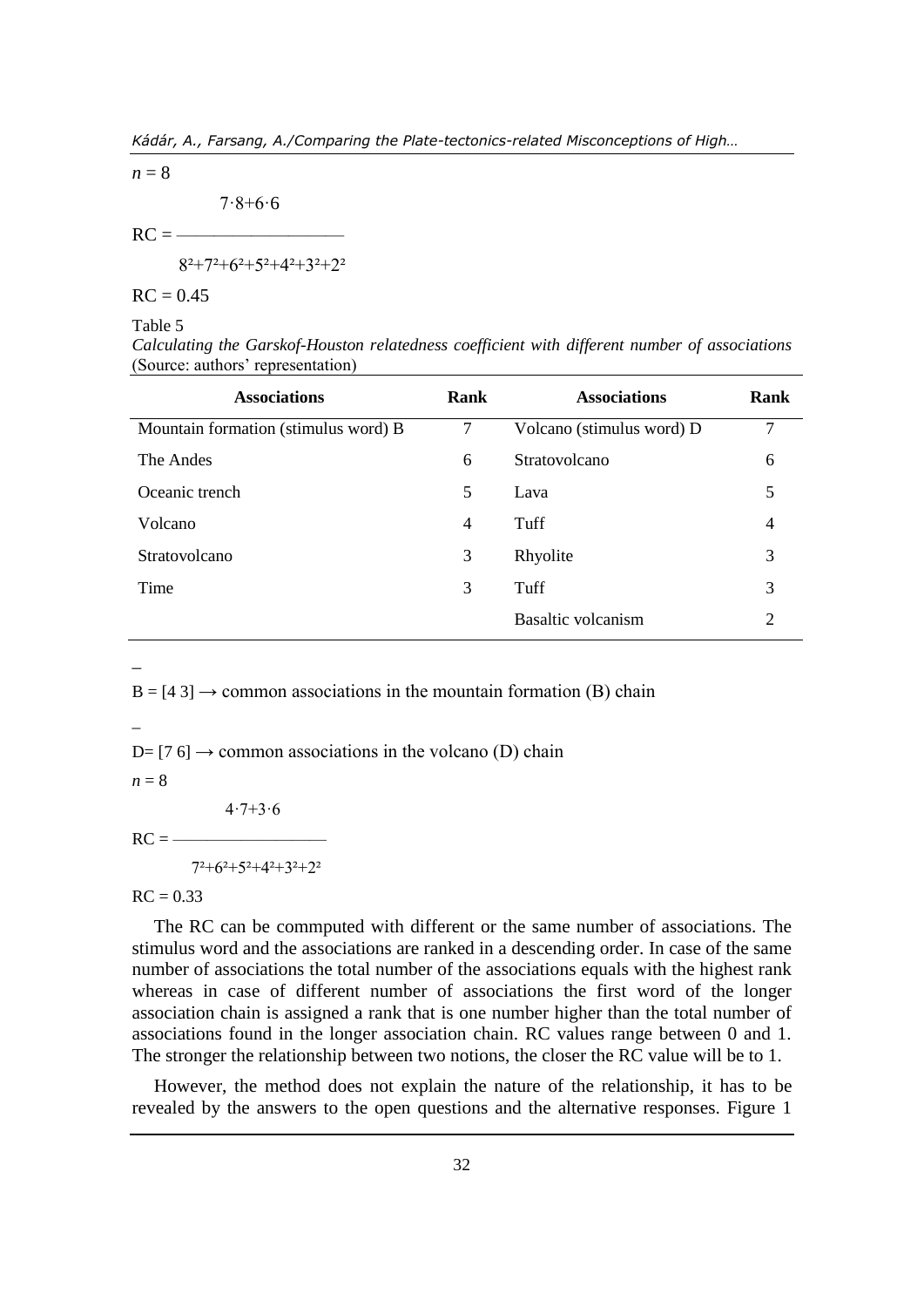shows a proportional representation of the three groups' RC values (RC values are included in Appendix I).



*Figure 1.* A proportional representation of the three groups' RC values (Source: authors' representation)

The RC results also allow the depiction of the students' knowledge structure in graphs (Figures 2-4) by computing the mean RC of the whole group based on the individual values. The link between two nodes of the graph shows the strength of the relationship between the stimulus words, but it does not explain why they are connected. The answers given to the open questions could explain their connection.



*Figure 2.* The plate-tectonics-related associational graph of ninth-grade secondary students (Source: authors' representation)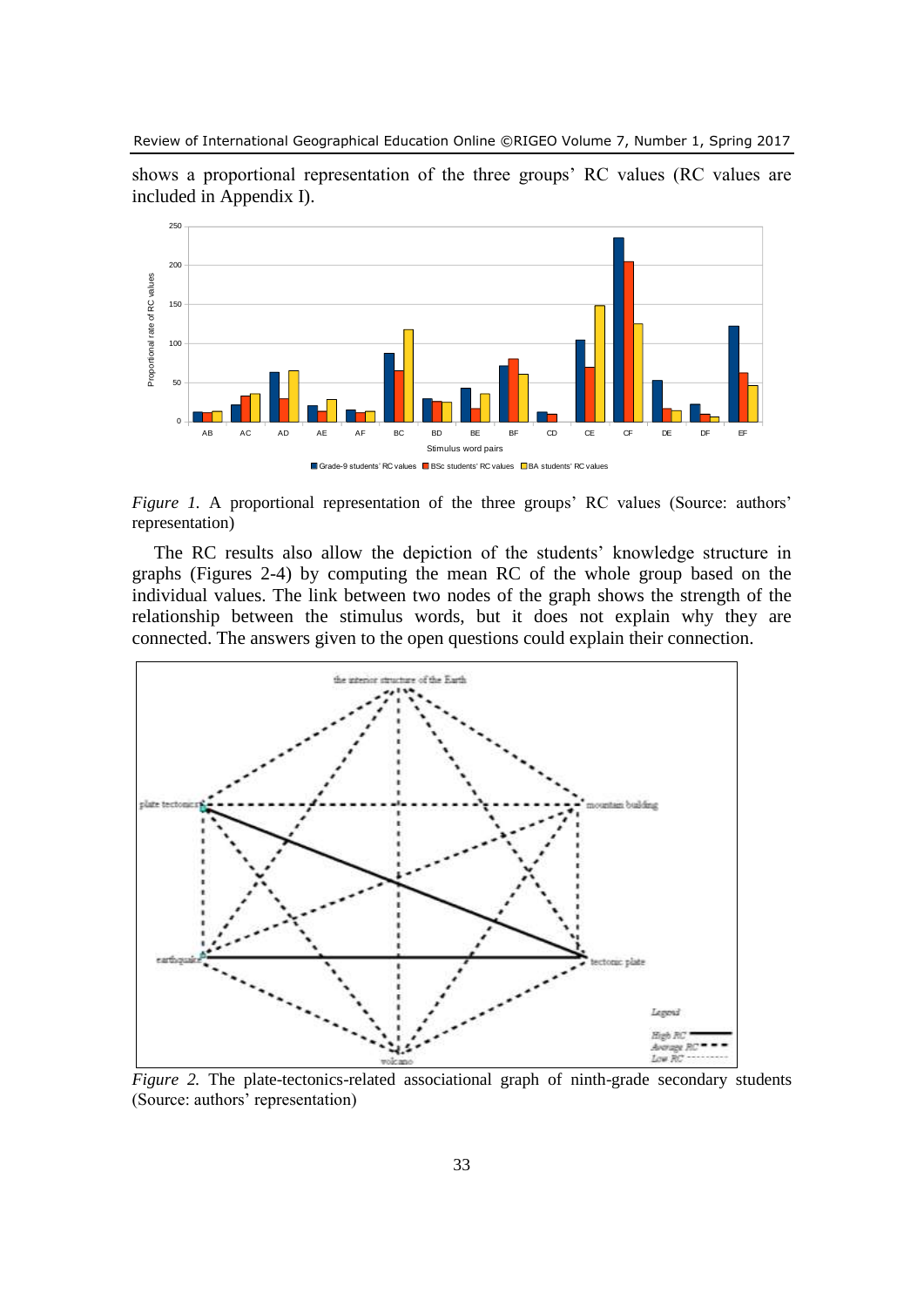

*Kádár, A., Farsang, A./Comparing the Plate-tectonics-related Misconceptions of High…*

*Figure 3.* The plate-tectonics-related associational graph of B.Sc. students (geography) (Source: authors' representation)



*Figure 4.* The plate-tectonics-related associational graph of B.A. students (Source: authors' representation)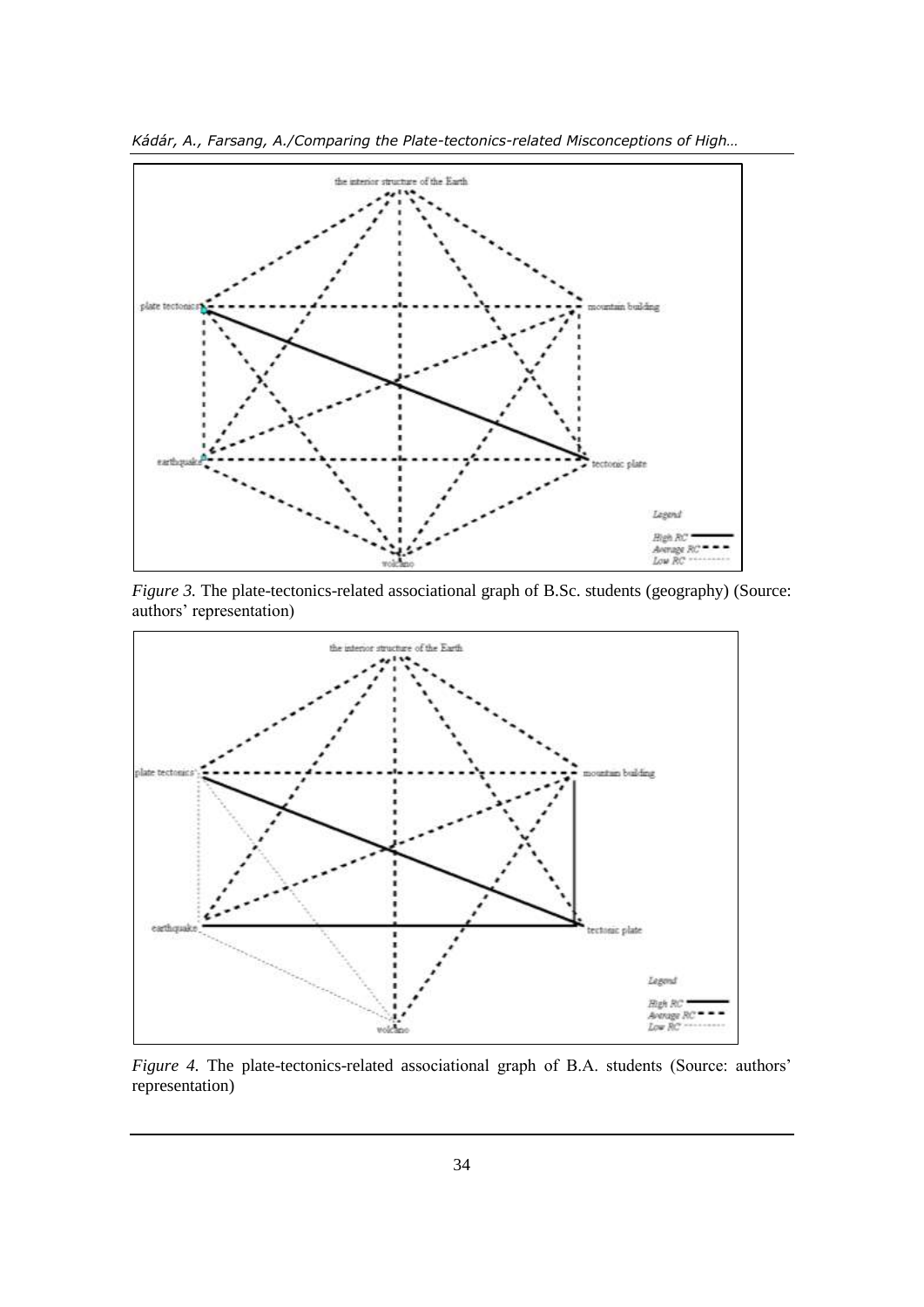The word pair "plate tectonics" – "tectonic plate" had the highest RC value in all groups. The associations of both secondary and B.Sc. students showed an overall interconnectedness of all concepts. In contrast, B.A. students' results indicated no connection between the tectonic plates and volcanos. In addition, B.A. students also displayed three relatively low RC values associated with the word pairs volcano– earthquake, volcano–plate tectonics, and earthquake–plate tectonics. These results alone do not show whether students fail to connect these phenomena or not. Answers given to the open questions should offer further insight.

*Word Clouds.* Feinberg's (2010) Wordle online software served to visualize word associations for all three groups of participants. Visualizing the associations helped to show the construction, similarities, differences, and emphases of each group's knowledge structure. The word clouds (Figures 5-7) not only bare aesthetic value, they can also be used to visualize change (if administered to students at different times during a course, for example, or in longitudinal studies).



*Figure 5.* Ninth-grade students' earthquake word cloud (Source: authors' representation)

The results showed that B.Sc. students usually tend to have a much higher number of more specific and scientific associations as compared to the other two groups. While the Richter scale, tectonic plates/movement, epicenter, hypocenter, and the San Andreas Fault are featured in the Hungarian curriculum, other elements, such as Japan, tsunamis, and Fukushima are likely to have their origins in informal (e.g. media) and formal (e.g. teachers who use them as examples) sources.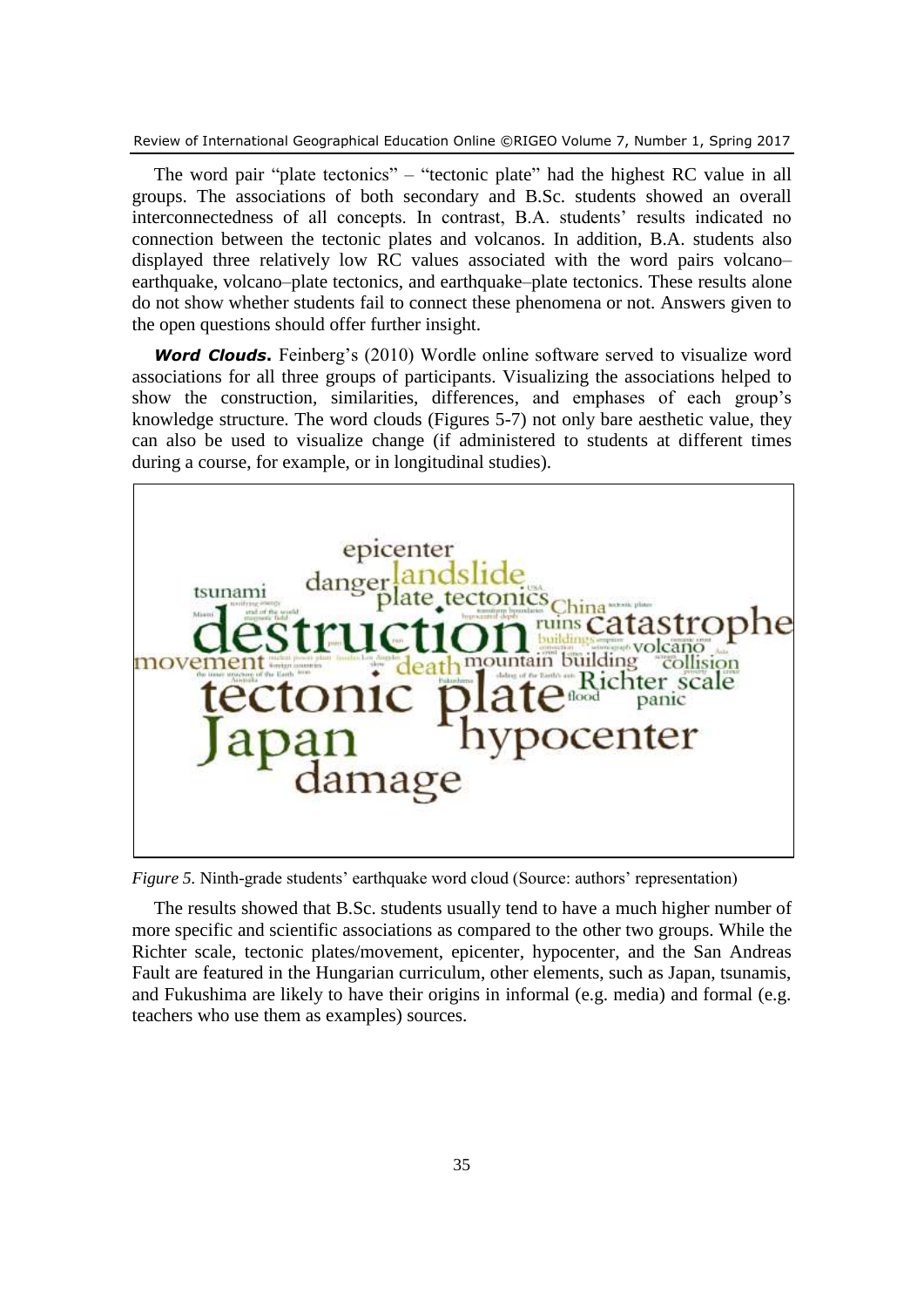

*Kádár, A., Farsang, A./Comparing the Plate-tectonics-related Misconceptions of High…*

*Figure 6. B.Sc.* students' earthquake word cloud (Source: authors' representation)



*Figure 7. B.A.* students' earthquake word cloud (Source: authors' representation)

#### **Open Questions**

Participants were requested to answer the following six questions:

Q1: What causes earthquakes?

Q2: The characters of Jules Verne's *Journey to the Center of the Earth* descend into the bowel of the Earth through a volcano. Is such a journey possible? Why?

Q3: Draw a picture of a volcanic eruption and explain how it happens.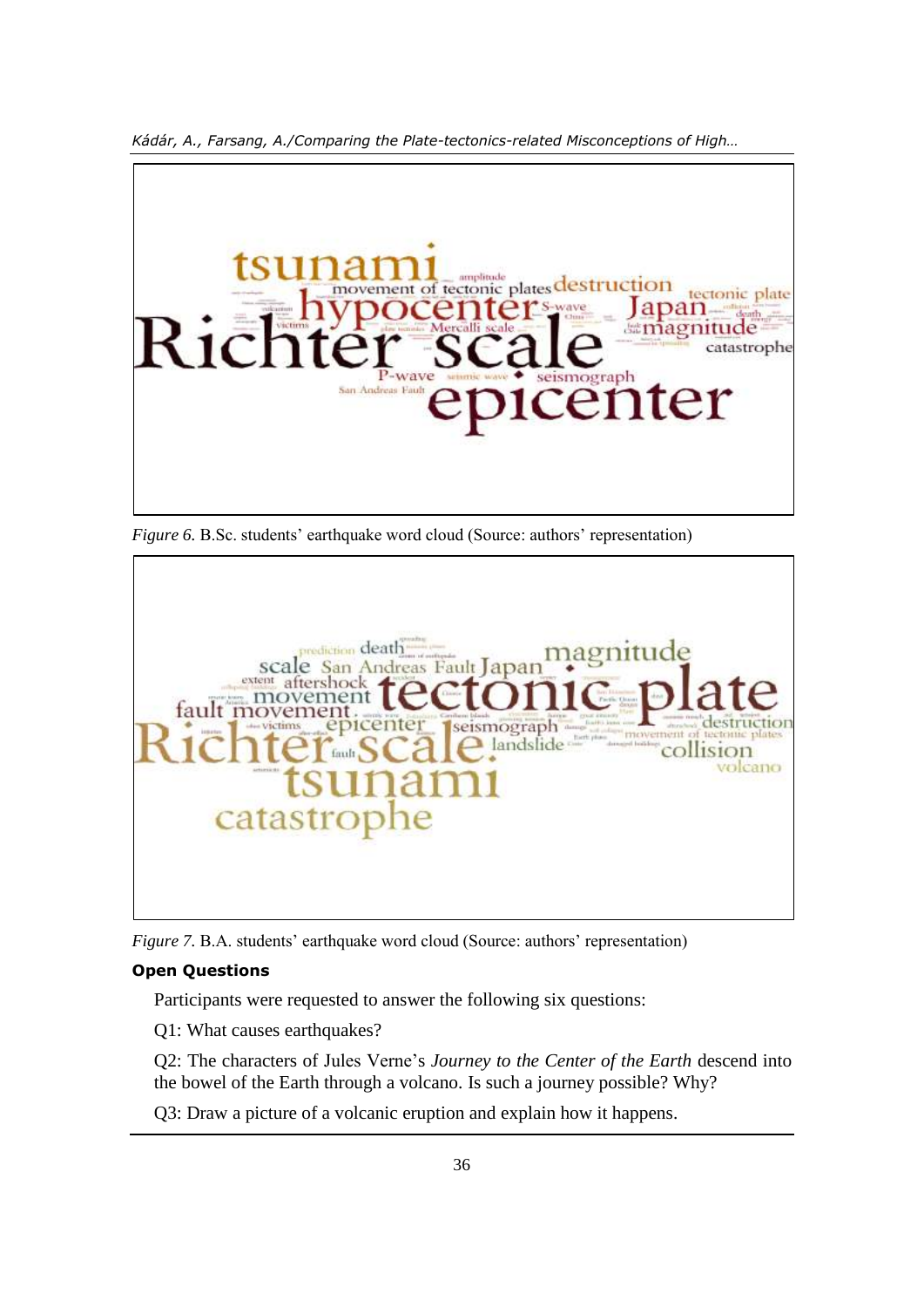Q4: Why are the western coastline of Africa and the eastern coastline of South America similar to each other? (A map was included in the questionnaire)

Q5: Draw a picture of mountain formation, and explain how it happens.

Q6: If we could travel to the center of the Earth by means of a special lift, what would we see during our journey? Draw a picture and explain.

The answers were coded and evaluated based on the studies by Abraham et al. (1992) and Korom (1999) (cf. Table 6). We expected the answers to reveal both common and individual misconceptions. In addition, answers to open questions were expected to explain any occurrence of possible misconceptions already surfacing in the word association test.

Table 6

*Categorization of answers to open questions (Korom, 1999; Abraham et al., 1992)*

| Level of comprehension                            | Criteria of evaluation                                                                      | Value of answer<br>(points) |
|---------------------------------------------------|---------------------------------------------------------------------------------------------|-----------------------------|
| No answer (NA)                                    | • Blank space                                                                               | $\theta$                    |
|                                                   | • "I do not know."                                                                          |                             |
|                                                   | • "I do not understand."                                                                    |                             |
| No comprehension (NC)                             | • Repetition of the question.                                                               | 1                           |
|                                                   | • Answers either do not relate to question or are<br>irrelevant.                            |                             |
|                                                   | • Reporting own experience                                                                  |                             |
| Misconception (M)                                 | • Answers are illogical, scientifically incorrect.                                          | 2                           |
| Partial comprehension with<br>misconception (PCM) | • Answers show partial comprehension but they<br>also contain misconception(s).             | 3                           |
| Partial comprehension (PC)                        | $\bullet$ Answers cover one or more aspect(s) of the<br>correct answer but not all of them. | 4                           |
| Full comprehension (FC)                           | • Answers cover all aspects of the correct<br>answer.                                       | 5                           |

Coding during text analysis followed the cartegories presented in Table 6. In addition, individual answers were grouped based on their content to detect age-group specific misconceptions. The type of misconception was also discussed:

- If the incorrect answer originated from the use of the Hungarian language, we considered it to be a vernacular misconception.
- If the incorrect answer was based on Hungarian culture, we considered it to be a cultural misconception.
- If the incorrect answer showed elements of not understanding or misunderstanding (which manifested in giving incorrect explanation) a platetectonics-related phenomenon despite receiving formal education, we considered it to be a conceptual misunderstanding.
- If the incorrect answer was at least partially based on contemporary media or novels, comics, movies, we considered it to be a popular misconception.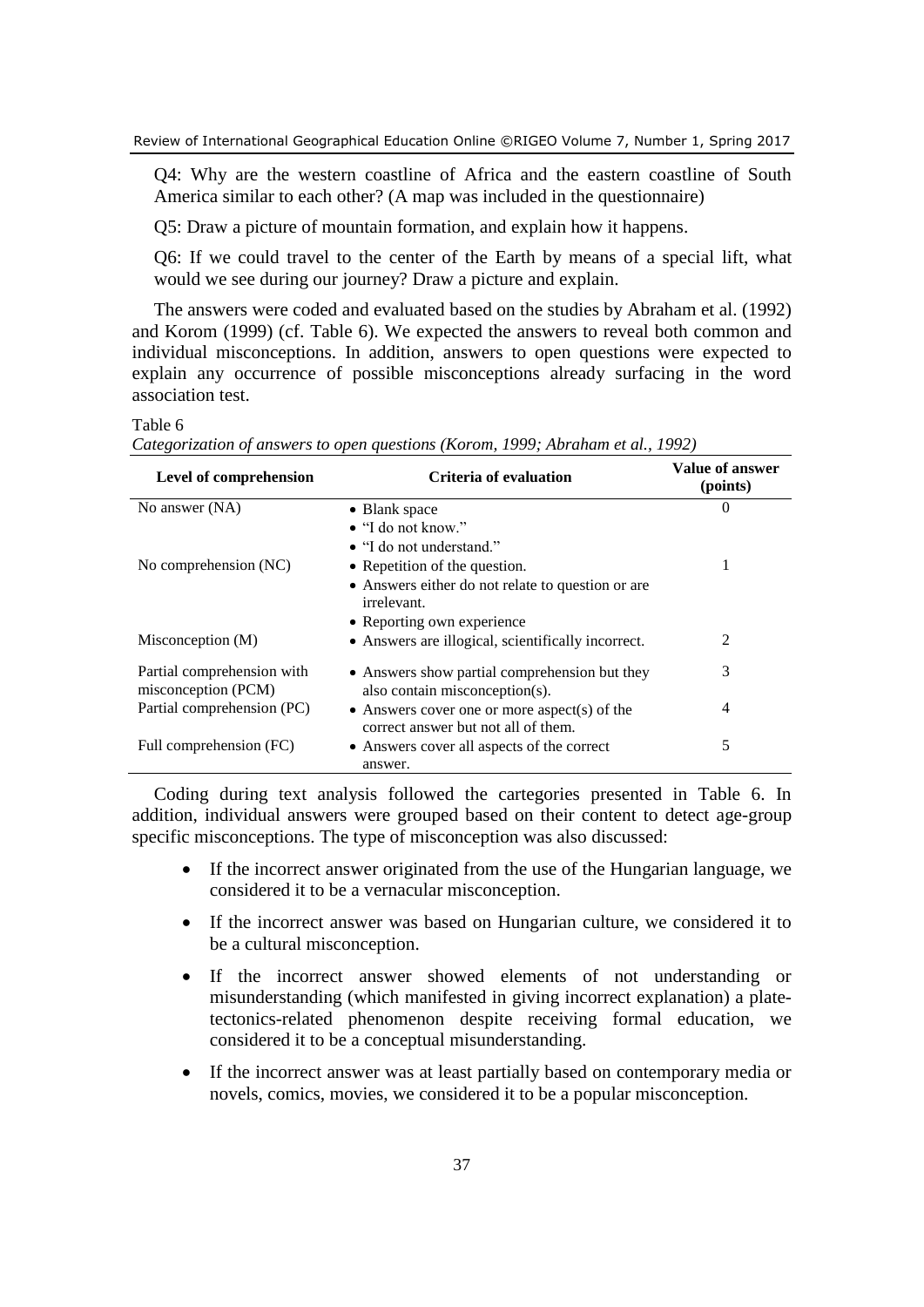If the incorrect answer was based on everyday experience rather than scientific explanation, we considered it to be a preconception.

Figures 8-10 show the frequency distribution of misconceptions and partial comprehension with misconceptions concerning all questions as well as the frequency distribution of all misconceptions (M and PCM).





Ninth-grade secondary students showed low levels of both misconceptions (M) and partial comprehension with misconceptions (PCM). While the frequency distribution of M stayed low among B.Sc. students, the distribution of PCM grew among both groups of university undergraduates and achieved the highest scores among B.A. students.

*Q1: What Causes Earthquakes?* B.Sc. students gave the most incorrect answers identified as misconceptions to this question. The content of these misconceptions was characterized by individual misconceptions. For example, a B.Sc. student wrote that earthquakes are caused by "tectonic plates breaking into small pieces" (as if they had associated tectonic plates with real plates from a kitchen), and another one stated that "the inner pressure of the Earth" causes earthquakes. A common misconception of all groups was that earthquakes are caused by "a kind of energy in the inner part of the Earth". Although the word associations contained expressions like "the sliding of the Earth's axis" (ninth-graders), "Earth plates" (B.A. students), "soil collapse" (B.A. students), these associations did not surface in the answers to the open questions.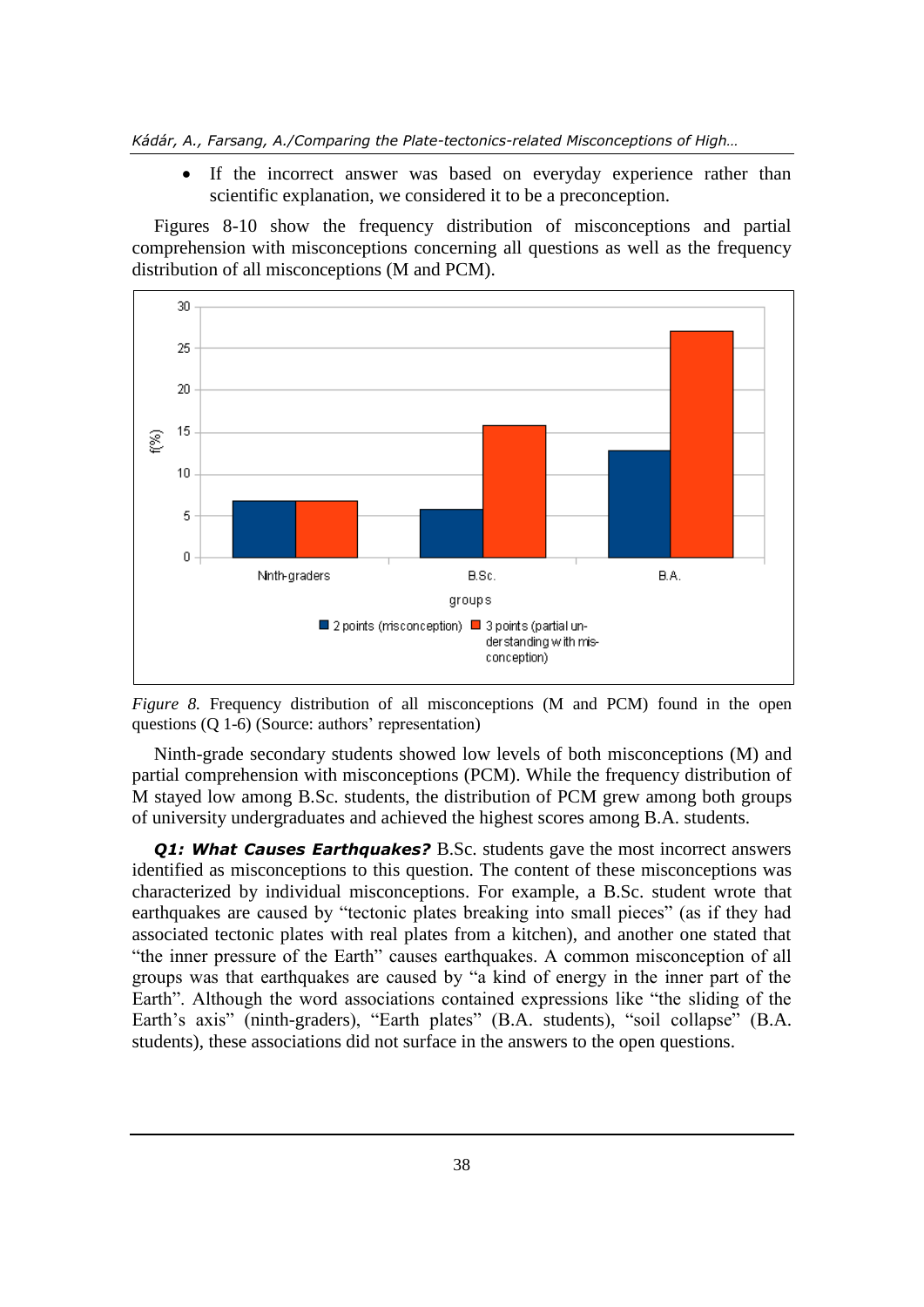

Review of International Geographical Education Online ©RIGEO Volume 7, Number 1, Spring 2017

*Figure 9.* Frequency distribution of misconceptions (M) found in the open questions (Q 1-6) (Source: authors' representation)



*Figure 10.* Frequency distribution of partial comprehension with misconceptions (PCM) found in the open questions (Q 1-6*)* (Source: authors' representation)

The identified misconceptions were labeled as conceptual misunderstandings because the answers showed that the students failed to internalize the causes of earthquakes. Although they strived to use scientific concepts, their definitions lacked scientific accuracy. We labeled answers according to which earthquakes are caused by "tectonic plates breaking into small pieces" as a mixture of vernacular misconception and conceptual misunderstanding as we assume that the use of the Hungarian language affected the learning process of that particular student.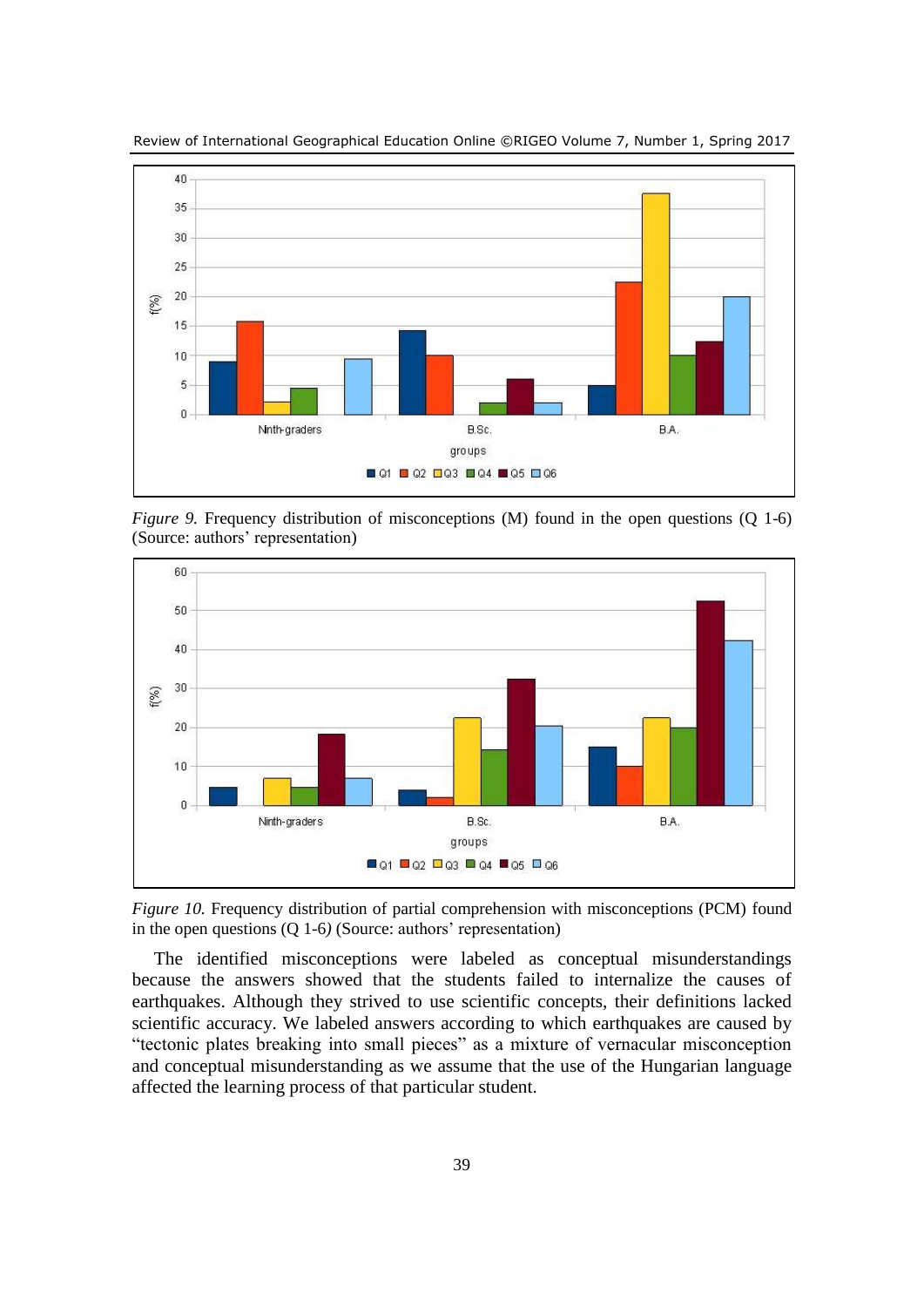#### *Kádár, A., Farsang, A./Comparing the Plate-tectonics-related Misconceptions of High…*

*Q2: The characters of Jules Verne's Journey to the Center of the Earth descend into the bowel of the Earth through a volcano. Is such a journey possible? Why?* Misconceptions about volcanoes were similar among ninth-graders and B.A. students. A total of three common conceptual misconceptions were identified: (1) volcanoes may reach the Earth's core because (2) "they really go that deep as magma comes from there/from the core", and (3) because "the Earth's core is made up of magma and/or lava". These answers indicate that the conceptual understanding of the difference between magma and lava is missing. They also imply that there is no stable understanding of how a volcano works, and how the interior of the Earth is structured, although all the above are part of the secondary school curriculum. Another isolated conceptual misconception, namely "the inner parts of the Earth are liquid", was formulated by a B.A. student. As "liquid" was the only association that surfaced in the word lists, the answers given to this open question were labeled as misconceptions. Overall, B.Sc. students displayed less misconceptions as their two peer groups. One answer pointed out that "it is impossible to gather information about the inner parts of the Earth", while two other answers hinted that it indeed was possible to travel through the pipe of a volcano to the center of the Earth, which, in the case of geography B.Sc. students was a conceptual misunderstanding.

*Q3: Draw a picture of a volcanic eruption and explain how it happens.* Regarding the frequency distribution of misconceptions concerning volcanic eruption, the highest values were computed for B.A. students, while B.Sc. students displayed no such misconceptions. Similarly, ninth-grade secondary students also showed high percentage of comprehension.

However, the distribution of partial comprehension with misconception was the same among B.Sc. and B.A. students, while ninth-graders showed a high level of understanding as well. General conceptual misunderstandings were as follows: "lava originates from the inner core of the Earth" (ninth-graders), "high temperature causes the tectonic plates to move" (ninth-graders), magma and lava are the same (B.Sc. and B.A. students), magma/lava originates from anywhere below the lithosphere (B.Sc. and B.A. students), "magma reaches the Earth's surface in the form of gases" (B.Sc. students), "volcanic eruptions cause tectonic plates to move" (B.A. students), the mechanism of a volcanic eruption and that of a geyser eruption are mixed (B.A. students). The word associations did not reveal any misconceptions.

*Q4: Why are the western coastline of Africa and the eastern coastline of South America similar to each other?* The most common misconception or partial comprehension with misconception was continental drift (all three groups). There were isolated examples of these misconceptions: "sea waves cause the continents to drift" (B.A. students), "earthquakes cause the continents to drift" (B.A. students), and "rocks cause the continents to drift" (B.A. students). In our opinion, these answers show conceptual misunderstandings as well as a mixture of preconceptions and vernacular misconceptions. Overall, both direct observation of plate tectonics and its speed are slow even in geological terms, reason why this content can be considered as a rather difficult topic of the geography curriculum. Therefore, students are likely to give answers based on easily observable (and more accessible) everyday experience such as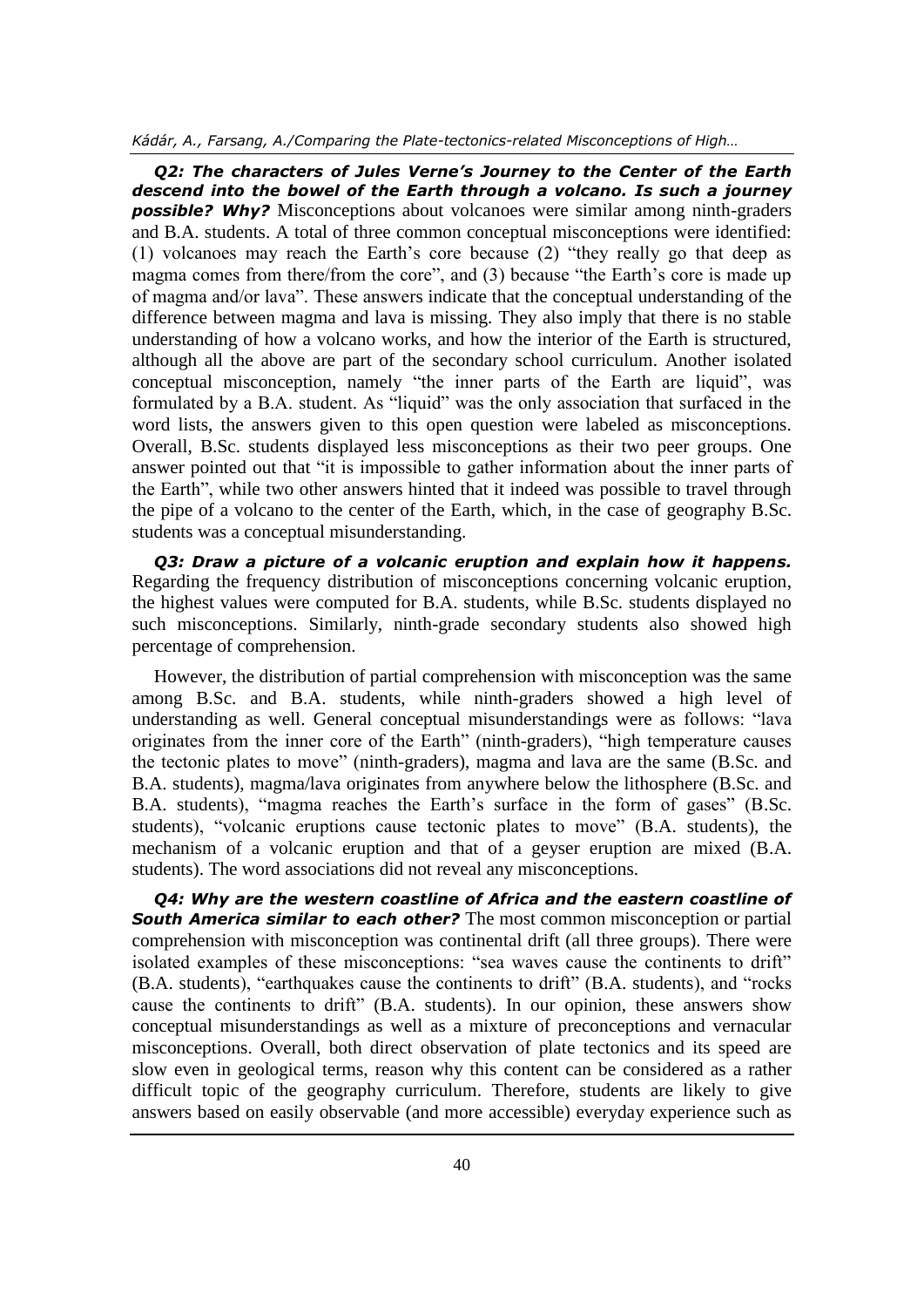wood drifting on water. Continental drift often appeared in the word associations as well.

*Q5: Draw a picture of mountain formation, and explain how it happens?* The most frequent answer given was upfolding, which is a vernacular misconception originating from the everyday use of the Hungarian language as well as from a widely used geography textbook at the time of data collection. Regarding coding, the category misconception (M) was only chosen when the explanations proved that an underlying conceptual understanding of orogeny was missing. The reason for this was that most of those students who gave "upfolding" as an explanation, usually demonstrated partial comprehension of orogeny both in their writings and drawings. Other conceptual misconceptions and preconceptions included "tectonic plates being folded" (both undergraduate groups), "earthquakes cause mountains to be built" (B.A. students), "one tectonic plate lifts the other high" (ninth-graders). Upfolding was one of the most frequent word associations given to the stimulus words mountain building, tectonic plate and plate tectonics. These three geographical concepts had the strongest RC-values too (BC, CE, and CF).

*Q6: If we could travel to the center of the Earth by means of a special lift, what would we see during our journey? Draw a picture and explain.* Misconceptions about the inner structure of the Earth showed the greatest variety. Overall, there were less misconceptions (M) than partial comprehension with misconception (PCM). The frequency distribution of PCM was the highest among B.A. students. Despite the mentioning of magma and lava, the word associations did not reveal possible misconceptions. This is due to the fact that the mere presence of these words did not prove that they would be misconceptions. However, the answers to the open questions included "the Earth's core is liquid" (all three groups), "magma exists below the lithosphere" (ninth-graders) or "magma can be found in the core" (ninthgraders and B.A. students). Other misconceptions were as follows: the terms "crust" and "mantle" were usually mingled (ninth-graders); the asthenosphere consists of magma (B.A. students); "the inner core is liquid; the outer core is solid" (B.A. students); there are several crusts (B.A. students); "hot spots originate from the core" (B.Sc. students). Also, informal sources of geographical information, such as movies (as the associations like *The Core*, *2012*, and *Ice Age* indicated) may have contributed to the formation of misconceptions (Barnett et al., 2006).

Summarizing the findings of the word association test and the answers to the open questions, we found that the answers given to the open questions only further strengthened the misconception nature of the surfacing incorrect associations. None of the identified misconceptions could be declared as age-specific, as the three groups showed similarities. Upfolding and continental drift–used by all three groups–also appeared in the word associations as possible misconception. Conceptual inclarity regarding magma and lava was yet another misconpcetion all three group shared. So was the idea that lava and magma are located beneath the Earth's crust. As misconceptions in general are deeply embedded cognitive structures, they both persist for a long time and are difficult to change (cf. Korom, 2002, 2005). Upfolding and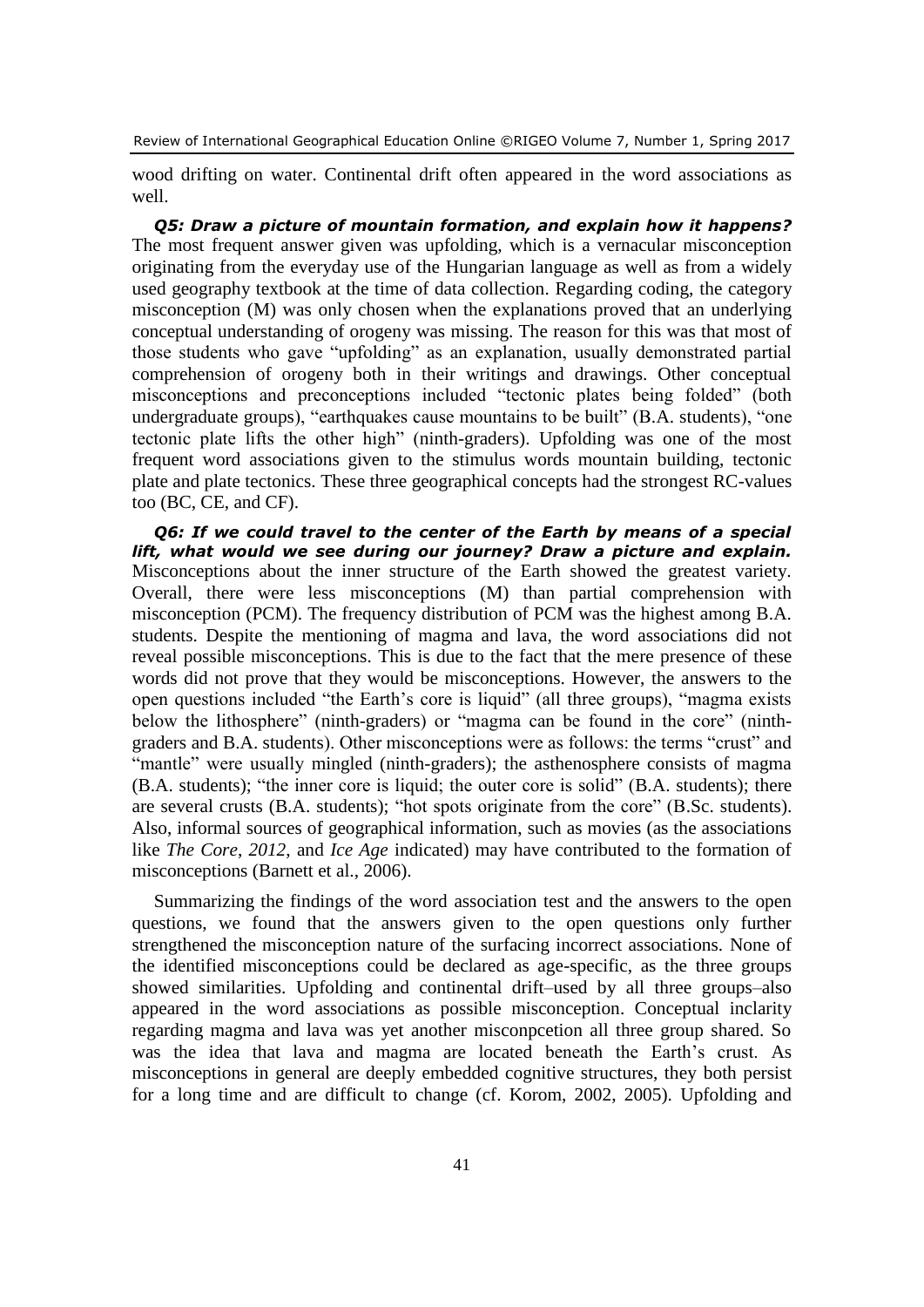continental drift might be such misconceptions; however, longitudinal studies are required to verify this hypothesis.

We also concluded that a clear classification of the encountered misconceptions into types is difficult. For example, we categorized upfolding as a vernacular misconception due to the specifics of the Hungarian language, though the likelihood of this being a conceptual misunderstanding as well is rather high. In consequence, clear categorizations of misconceptions require operationalizations based on additional methods.

#### **Sources of Geographical Information**

Another aspect this study dedicated special attention to were the sources of information students used when learning geography. In order to gain insight into student practice, the participants were required to number the sources according to their importance (Figure 11). In addition, they had to give examples of the sources.





The sources of geographical information showed great similarity in all three groups. Formal sources, such as textbooks and teachers' explanations were the most significant ones, closely followed by atlases. Informal sources, such as the Internet and the televison, especially movies like *The Core* (the movie also surfaced in the word association test), were the second, while journals were the third most important group of sources.

With textbooks and teachers being the most significant sources of geographical information, we must emphasize the responsibility of textbook authors and teachers alike. One of the most frequently used geography textbooks at the time data collection was carried out, also used the term "upfolding" *("felgyűrődés"*). It is highly likely that improper language use, as exhibited by this example, may also lead to the formation of misconceptions.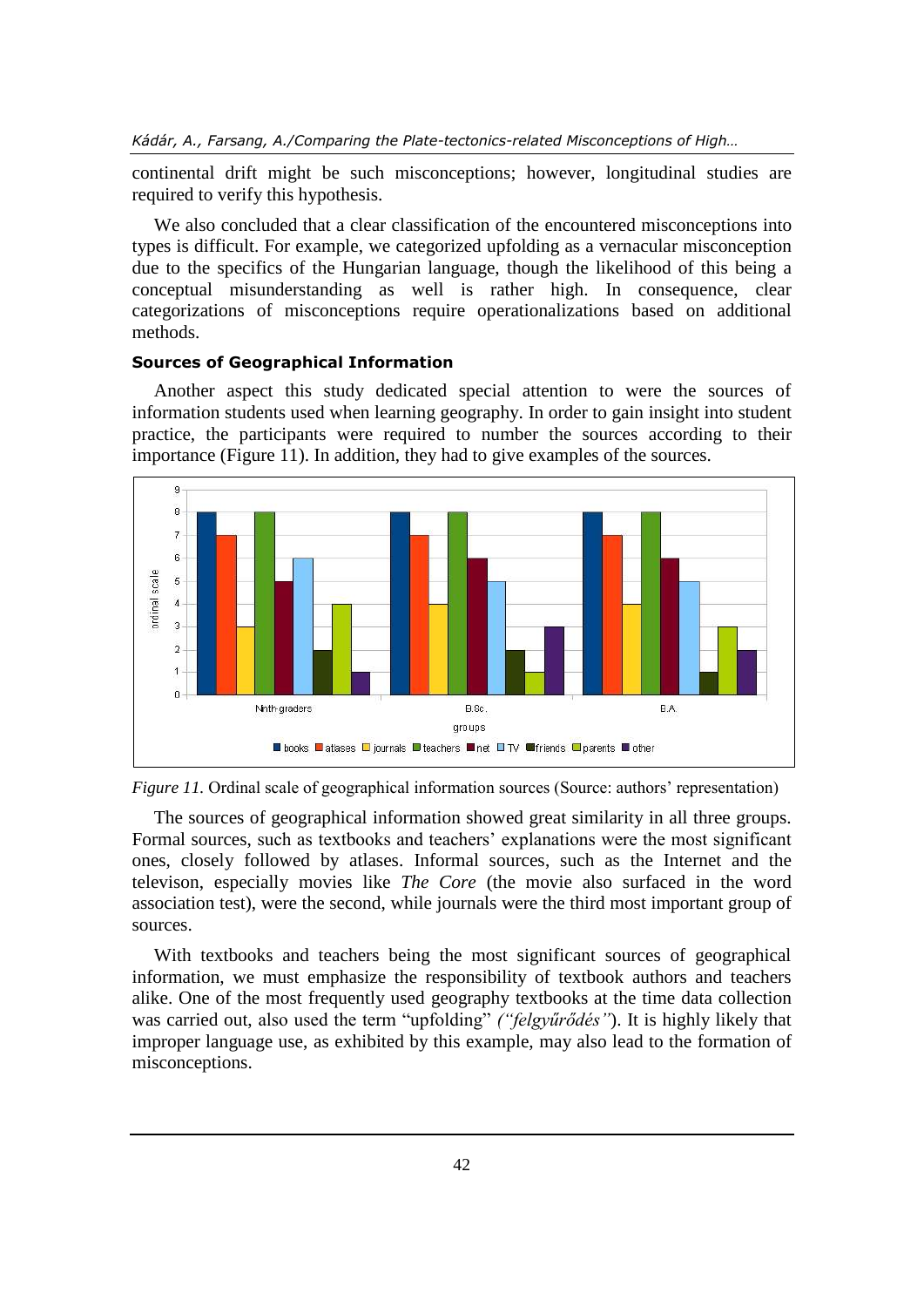#### **Conclusions**

The aim of this study was to identify plate-tectonics-related misconceptions by analyzing the answers of three different groups, namely ninth-grade secondary school, geography B.Sc. and B.A. undergraduate students from Hungary. Thereby, the research questions aimed at 1) identifying the content of plate-tectonics-related misconceptions; 2) identifying the type of misconceptions; 3) and identifying the sources of geographical information students used when learning geography.

One of the key finding was that students from all three groups had partly similar misconceptions concerning mountain formation, volcanic activity, and tectonic plate movements. This finding emphasizes that misconceptions are not only stable, but also very difficult to change.

A second finding of this study was that plate-tectonics-related misconceptions were of three major types, namely conceptual misunderstandings, vernacular misconceptions, and preconceptions. Some participants exhibited a mixture of these misconception types. There were no cultural misconceptions or misconceptions that could have been strongly influenced by contemporary media, literature, movies, or television. However, the methods were not suitable for identifying the structure of misconceptions (how and why a certain misconception was formed). Additional in-depth interviews and longitudinal studies might offer a depper insight into the underlying cognitive structures.

A third finding concerns vernacular misconceptions. As shown in this study, these types of misconceptions can originate in language use. In consequence, both geography teaches and authors of geography textbooks should pay close attention to aspects of language use.

The fourth central finding of this study was that teachers and textbooks are the most important sources of geographical information. Therefore, we recommend that teachers be aware of their students' geographical conceptions before they start a certain topic. They must find out what kind of misconceptions their students have, and they have to design teaching in a way that it facilitates conceptual change. Inquiry-based learning, the purposeful use of ICT, challenging students' notions with planned film watching and relating exercises, using atlases, globes, geographical experiments, group work, and different projects are good pedagogical practices. If necessary, teachers have to correct textbook mistakes in order to avoid, for example, the formation of vernacular misconceptions. It is also necessary for teachers to identify their own misconceptions to foster their own professional development.

Although we might be prejudiced to think that informal sources of information, such as the Internet, films, news, may have a greater impact on student understanding than formal sources, it was not the case in our study. However, their importance is the second greatest among the sources, so we recommend that teachers plan their lessons accordingly. Teachers must be ready to include blockbusters and recent news into their lessons so that they can challenge their students' misconceptions, or they can point out where and why these sources are false.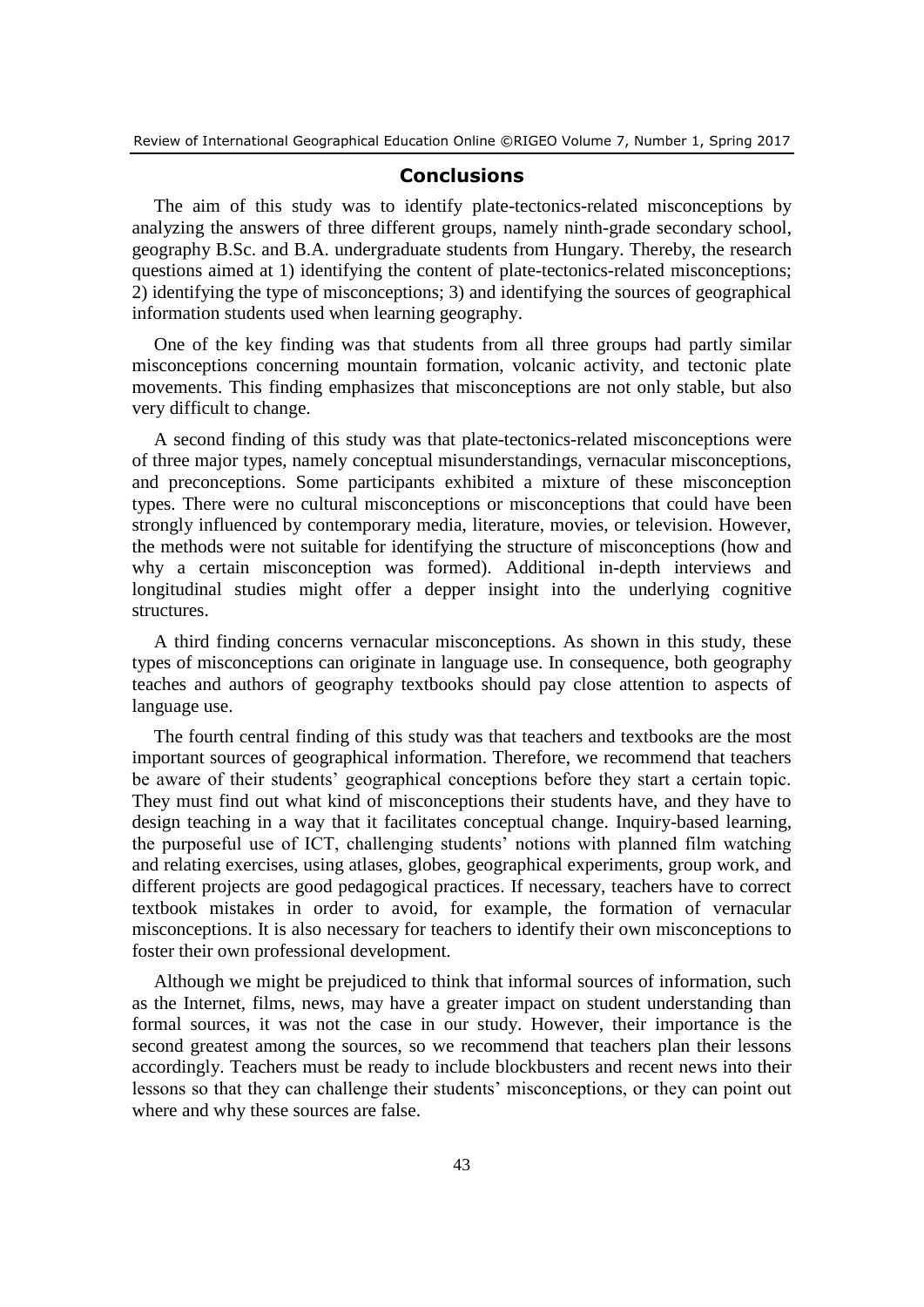#### *Kádár, A., Farsang, A./Comparing the Plate-tectonics-related Misconceptions of High…*

This study confirmed the findings of previous work stating that misconceptions can persist even through adulthood despite thorough formal education (Chang & Pascua, 2015; Korom, 2002, 2005; Mark, 2013). Misconceptions cannot be eradicated totally, but their number could be reduced by employing various teaching techniques that are in accordance with the skills and knowledge level of the students. Also, students need more time to understand such abstract concepts as plate tectonics, thus longer time for knowledge consolidation is necessary. A substantial reduction of the curriculum would enable teachers to provide students with the extra consolidation time needed. Finally, Geography educators should encourage students to develop critical thinking, creative and problem-solving attitude that enable them to understand geographical models and apply these models to their everyday life.

#### **References**

- Abraham, M.R., Grzybowski, E.B., Renner, J.W., & Marek, E.A. (1992). Understandings and misunderstandings of eighth graders of five chemistry concepts found in textbooks. *Journal of Research in Science Teaching*, *29* (2), 105-120.
- Alsparslan, C., Tekkaya, C., & Geban, O. (2003). Using the conceptual change instruction to improve learning. *Journal of Biological Education, 37* (3), 133-137.
- Banai, V. (2004). Mit tudnak a tanulók a gyógynövényekről? *A Biológia Tanítása*, *12* (1), 15- 30.
- Barnett, M., Wagner, H., Gatling, A., Anderson, J., Houle, M., & Kafka, K. (2006). The impact of science fiction film on student understanding of science. *Journal of Science Education and Technology, 15* (2), 179-191.
- Bigozzi, L., Biggeri, A., Boschi, F., Conti, P., & Fiorentini, C. (2002). Children "scientists" know the reasons why and they are "poets" too. Non-randomized controlled trial to evaluate the effectiveness of a strategy aimed at improving the learning of scientific concepts. *European Journal of Psychology of Education, 17* (4), 343-362.
- Chang, C.H. & Pascua, L. (2015). 'The hole in the sky causes global warming': A case study of secondary school students' climate change alternative conceptions. *Review of International Geographical Education Online, 5* (3), 316-331.
- Cheng, P.C.H. & Shipstone, D.M. (2003). Supporting learning and promoting conceptual change with box and AVOW diagrams. Part 2: Their impact on student learning at Alevel. *International Journal of Science Education, 25* (3), 291-305.
- Dobóné, T.É. (2007). Általános iskolai tanulók tudásszerkezete: Az anyag és az anyag változásai. *Iskolakultúra*, *17* (8-10), 221-233.
- Dolphin, G. & Benoit, W. (2016). Students' mental model development during historically contextualized inquiry: How the "tectonic plate" metaphor impeded the process. *International Journal of Science Education, 38* (2), 276-297.
- Dudás, E. (2008). *Tévképzetek a középiskolai földrajztanulás során*. Msc Thesis. Szeged: University of Szeged.
- Duit, R., Roth, W.M., Komorek, M., & Wilbers, J. (2001). Fostering conceptual change by analogies–between Scylla and Chrybdis. *Learning and Instruction*, *11* (4-5), 283-303.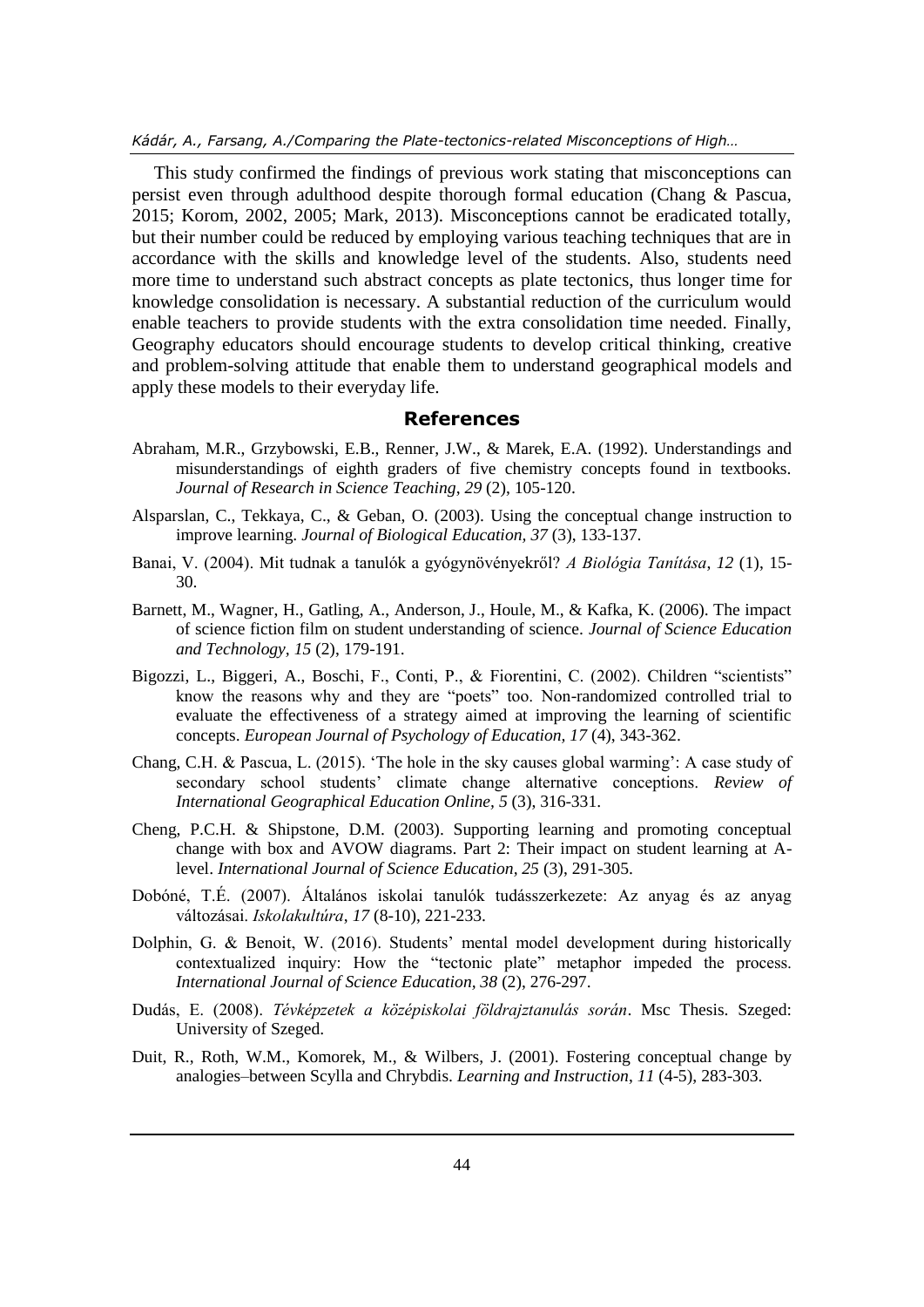- Eryilmaz, A. (2002). Effects of conceptual assignments and conceptual change discussions on students' misconceptions and achievement regarding force and motion. *Journal of Research in Science Teaching, 39* (10), 1001-1015.
- Feinberg, J. (2010). Wordle. In J. Steele & N. Iliinsky (eds.), *Beautiful visualization: Looking at data through the eyes of experts* (pp. 37-58). Sebastopol, CA: O'Reilly Media.
- Garskof, B.E. & Houston, J.P. (1963). Measurement of verbal relatedness: An idiographic approach. *Psychological Review*, *70* (3), 277-288.
- Hatano, G. & Inagaki, K. (2003). When is conceptual change intended? A cognitivesociocultural view. In G.M. Sinatra & P.R. Pintrich (eds.), *Intentional conceptual change* (pp. 407-427). Mahwah, NJ: Erlbaum.
- Hayes, B.K., Goodhew, A., Heit, E., & Gillan, J. (2003). The role of diverse instruction in conceptual change. *Journal of Experimental Child Psychology, 86* (4), 253-276.
- Horváthné, P.I. (ed.) (1991). *Pedagógiai kérdések Tolna megyében: Biológia, fizika, földrajz, kémia, technika tantárgyi mérések eredményei és értékelése – Általános Iskola*. Szekszárd: Tolna Megyei Pedagógiai Intézet.
- Juhász, E., Márkus, E. & Szabó, I. (1999). Természettudományos tévképzetek iskolai vizsgálata. *Iskolakultúra*, *9* (10), 97-103.
- Kluknavszky, Á. (2006). A folyadékok szerkezetéről alkotott tanulói elképzelések. *A Kémia Tanítása*, *14* (4), 19-27.
- Kluknavszky, Á. & Tóth, Z. (2009). Tanulócsoportok levegőszennyezéssel kapcsolatos fogalmainak vizsgálata szóasszociációs módszerekkel. *Magyar Pedagógia*, *109* (4), 321- 342.
- Korom, E. & Csapó, B. (1997). A természettudományos fogalmak megértésének problémái. *Iskolakultúra*, *7* (2), 12-20.
- Korom, E. (1999). A naiv elméletektől a tudományos nézetekig. *Iskolakultúra*, *9* (10), 60-71.
- Korom, E. (2000). A fogalmi váltás elméletei. *Magyar Pszichológiai Szemle*, *55* (2-3), 179-205.
- Korom, E. (2002). Az iskolai tudás és a hétköznapi tapasztalat ellentmondásai. In B. Csapó (ed.), *Az iskolai tudás* (pp. 149-176). Budapest: Osiris Kiadó.
- Korom, E. (2005). *Fogalmi fejlődés és fogalmi váltás*. Budapest: Műszaki Könyvkiadó.
- Korom, E. & Csapó, B. (1997) A természettudományos fogalmak megértésének problémái. *Iskolakultúra, 7* (2), 12-21.
- Kuhn, T.S. (1962). *The structure of scientific revolutions*. Chicago: Chicago University Press.
- Ludányi, L. (2007). A levegő összetételével kapcsolatos tanulói koncepciók vizsgálata. *Iskolakultúra, 17*(10), 117-130.
- Malmos, E. & Revákné, M.I. (2015). Biológia fogalmakhoz kapcsolódó tévképzetek vizsgálata szóasszociációs módszerrel. *Iskolakultúra, 25* (5-6), 190-199.
- Mark, F. (2013). A compilation and review of over 500 geoscience misconceptions. *International Journal of Science Education, 35* (1), 31-64.
- Miyake, N. (2008). Conceptual change through collaboration. In S. Vosniadou (ed.), *International handbook of research on conceptual change* (pp. 453-478). London: Routledge.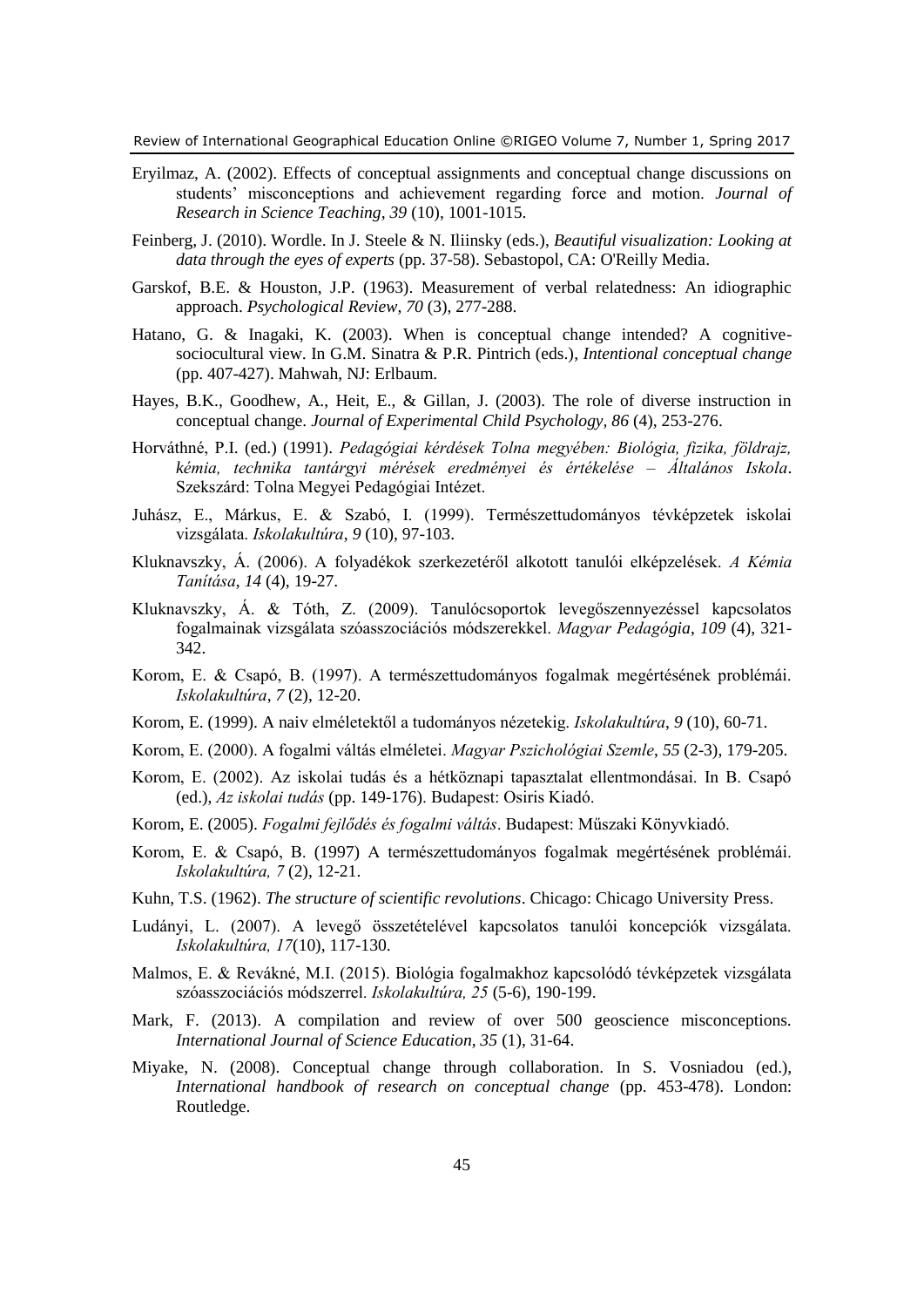*Kádár, A., Farsang, A./Comparing the Plate-tectonics-related Misconceptions of High…*

- Murphy, P.K. & Alexander, P.A. (2008). The role of knowledge, beliefs, and interest in the conceptual change process: A synthesis and meta-analysis of the research. In Stella Vosniadou (ed.), *International handbook of research on conceptual change* (pp. 583- 616). New York & London: Routledge.
- Nagy, L. (1999). Hogyan sajátították el a tanulók "Az élővilág és a környezet" témakör anyagát? Egy fogalomfejlődési vizsgálat tanulságai. *Iskolakultúra, 9* (10), 86-96.
- National Research Council (1997). *Science teaching reconsidered: A handbook.* Washington, DC: The National Academies Press.
- Nieswandt, M. (2001). Problems and possibilities for learning in an introductory chemistry course from a conceptual change perspective. *Science Education, 85* (2), 158-179.
- Park, J. & Han, S. (2002). Using deductive reasoning to promote the change of students' conceptions about force and motion. *International Journal of Science Education, 24* (6), 593-609.
- Pfundt, H. & Duit, R. (2009). *Students' and teachers' conceptions and science education. A bibliography.* Retrieved from: [www.ipn.uni-kiel.de/aktuell/stcse/stcse.html](http://www.ipn.uni-kiel.de/aktuell/stcse/stcse.html)
- Pozo, J.I. (1997). A fogalmi váltás: Az újraszerkesztés, kifejtés és hierarchikus beépülés folyamata. *Iskolakultúra*, *7* (12), 47-57.
- Radnóti, K. (2005). A fizika tantárgy problémái és lehetséges megoldások egy felmérés tükrében. *A Fizika Tanítása, 13* (3), 5-13.
- Radnóti, K. & Nahalka, I. (eds.) (2002). *A fizikatanítás pedagógiája*. Budapest: Nemzeti Tankönyvkiadó.
- Ross, K.E.K. & Shuell, T.J. (1990). *The earthquake information test: Validating an instrument for determining student misconceptions*. Paper presented at the Annual Meeting of the Northeastern Educational Research Association, Ellenville, NY, October 31 – November 2, 1990.
- Samarapungavan, A., Vosniadou, S. & Brewer, W. F. (1996). Mental Models of the Earth, Sun, and Moon: Indian Children's Cosmologies. *Cognitive Development 11* (4), 491-521.
- Schur, Y., Skuy, M., Zietsman, A., & Fridjhon, P. (2002). A thinking journey based on constructivism and mediated learning experience as a vehicle for teaching science to low functioning students and enhancing their cognitive skills. *School Psychology International, 23* (1), 36-67.
- Sungur, S., Tekkaya, C., & Geban, O. (2001). The contribution of conceptual change texts accompanied by concept mapping to students' understanding of the human circulatory system. *School Science and Mathematics, 101* (2), 91-101.
- Tóth, Z. (1999a). Egy kémiai tévképzet nyomában. *Iskolakultúra, 9* (2), 108-112.
- Tóth, Z. (1999b). A kémiatankönyvek mint a tévképzetek forrásai. *Iskolakultúra, 9* (10), 103- 108.
- Vosniadou, S. & Brewer, W.F. (1992). Mental models of the Earth: A study of conceptual change in childhood. *Cognitive Psychology, 24* (4), 535-585.
- Vosniadou, S., Vamvakoussi X. & Skopeliti I. (2008). The framework theory approach to the problem of conceptual change. In S. Vosniadou (ed.), *International handbook of research on conceptual change* (pp. 3-34). New York & London: Routledge.